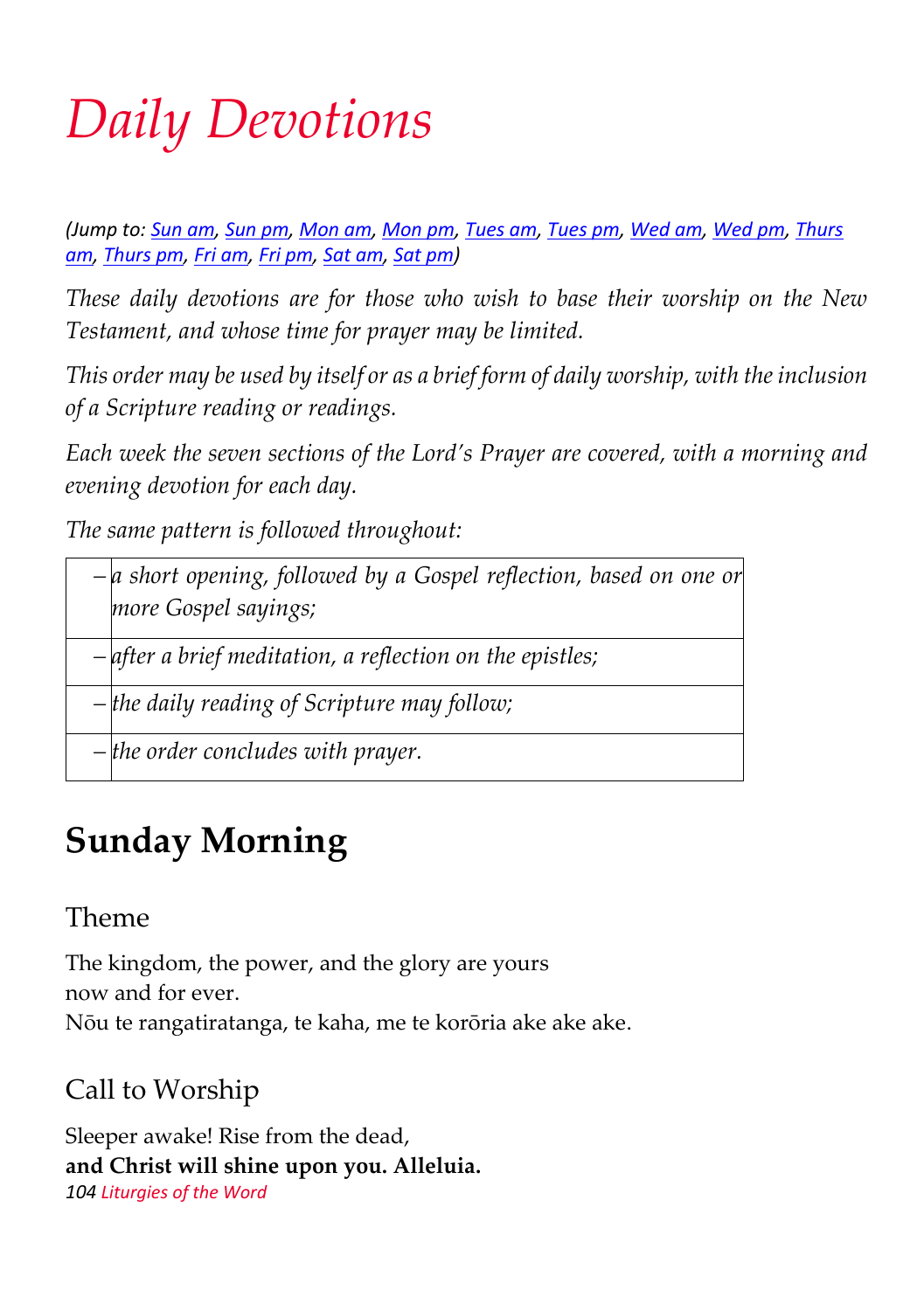#### Gospel Reflection

How blest are those who are poor in spirit: the kingdom of heaven is theirs. How blest are the sorrowful: they shall find consolation. How blest are those of a gentle spirit: they shall have the earth for their possession. How blest are those who hunger and thirst to see right prevail: they shall be satisfied. How blest are those who show mercy: mercy shall be shown to them. How blest are those whose hearts are pure: they shall see God. How blest are the peacemakers: they shall be called children of God. How blest are those who have suffered persecution for the cause of right: the kingdom of heaven is theirs. **How blest are those who follow Jesus and the Saviour's command to love.**

*Silence for meditation.*

#### Epistle Reflection

We set our hearts on heaven, where Christ is at God's right hand. Christ is our life, and when he appears, we too will share his glory. Christ lives in us. Though our bodies will die, yet for us the Spirit is life; the Spirit of God who raised Jesus from death. This is our secret. Christ is in us; we will share the glory of God. *The reading or readings may follow here.*

*Daily Devotions / Sunday 105*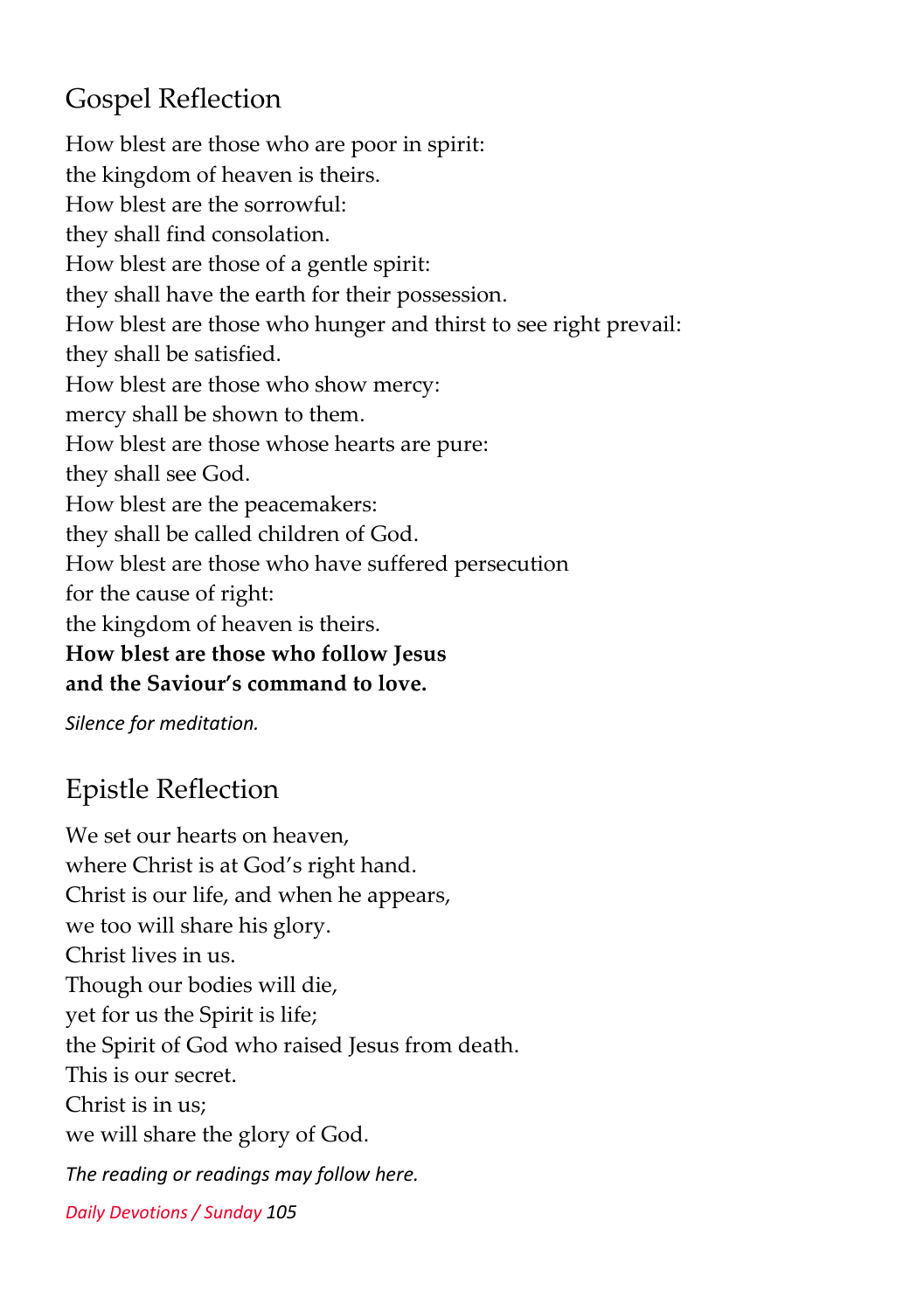#### Prayers

**Our Father in heaven, the kingdom, the power, and the glory are yours now and for ever. E tō mātou Matua i te rangi, nōu te rangatiratanga, te kaha, me te korōria, ake ake ake.** God, you are our beginning and you will be our end; we are made in your image and likeness. We praise and thank you for this day. This is the day on which you created light and saw that it was good. This is the day in whose early morning light we discovered the tomb was empty, and encountered Christ, the world's true light. This is the day you have made; we shall rejoice and be glad in it. Lord, make us instruments of your peace; where there is hatred, let us sow love; where there is injury, pardon; where there is discord, union; where there is doubt, faith; where there is despair, hope; where there is darkness, light; where there is sadness, joy.

Eternal God, grant to us this day and every day such readiness and delight in following Christ, that whether our lives are short or long we shall have lived abundantly. **Amen.**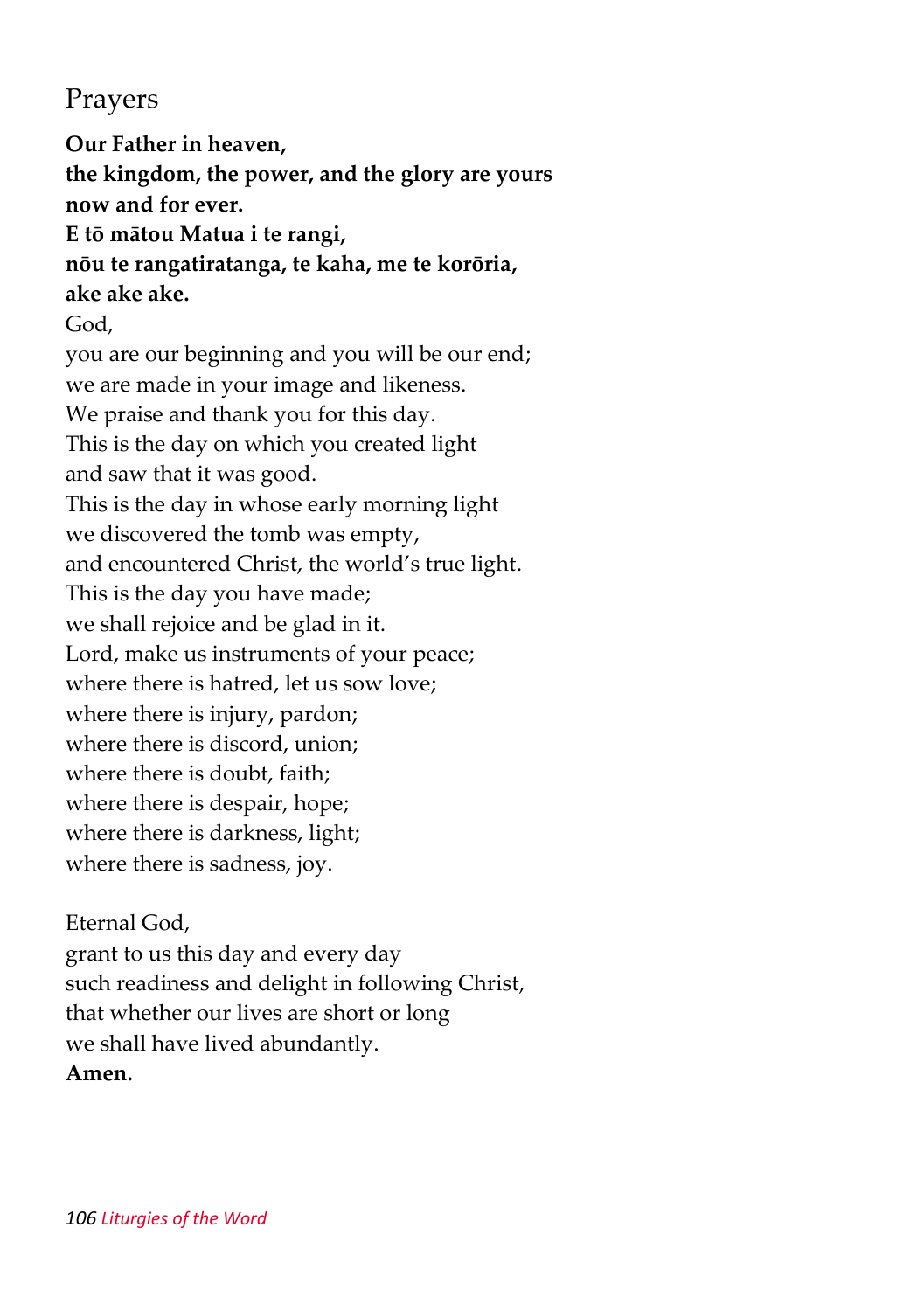# Sunday Evening

#### Theme

The kingdom, the power, and the glory are yours now and for ever. Nōu te rangatiratanga, te kaha, me te korōria, ake ake ake.

# Call to Worship

Great beyond all question is the mystery of our religion; Christ was manifested in the body, vindicated in the spirit, seen by angels. **Christ was proclaimed among the nations, believed in throughout the world, glorified in heaven.**

### Gospel Reflection

A grain of wheat is a solitary grain till it falls to the ground and dies. A grain of wheat is a solitary grain, but dead it bears a mighty harvest. Praise to Jesus, the resurrection and the life. All who have faith in Christ, though they die, they will come to life; and no one who is alive in faith will ever die. For the Son of Man was raised up so that everyone who believes in Jesus may have eternal life.

#### **Look on Jesus, lifted up, lifted high to redeem the world.**

*Silence for meditation.*

*Daily Devotions / Sunday 107*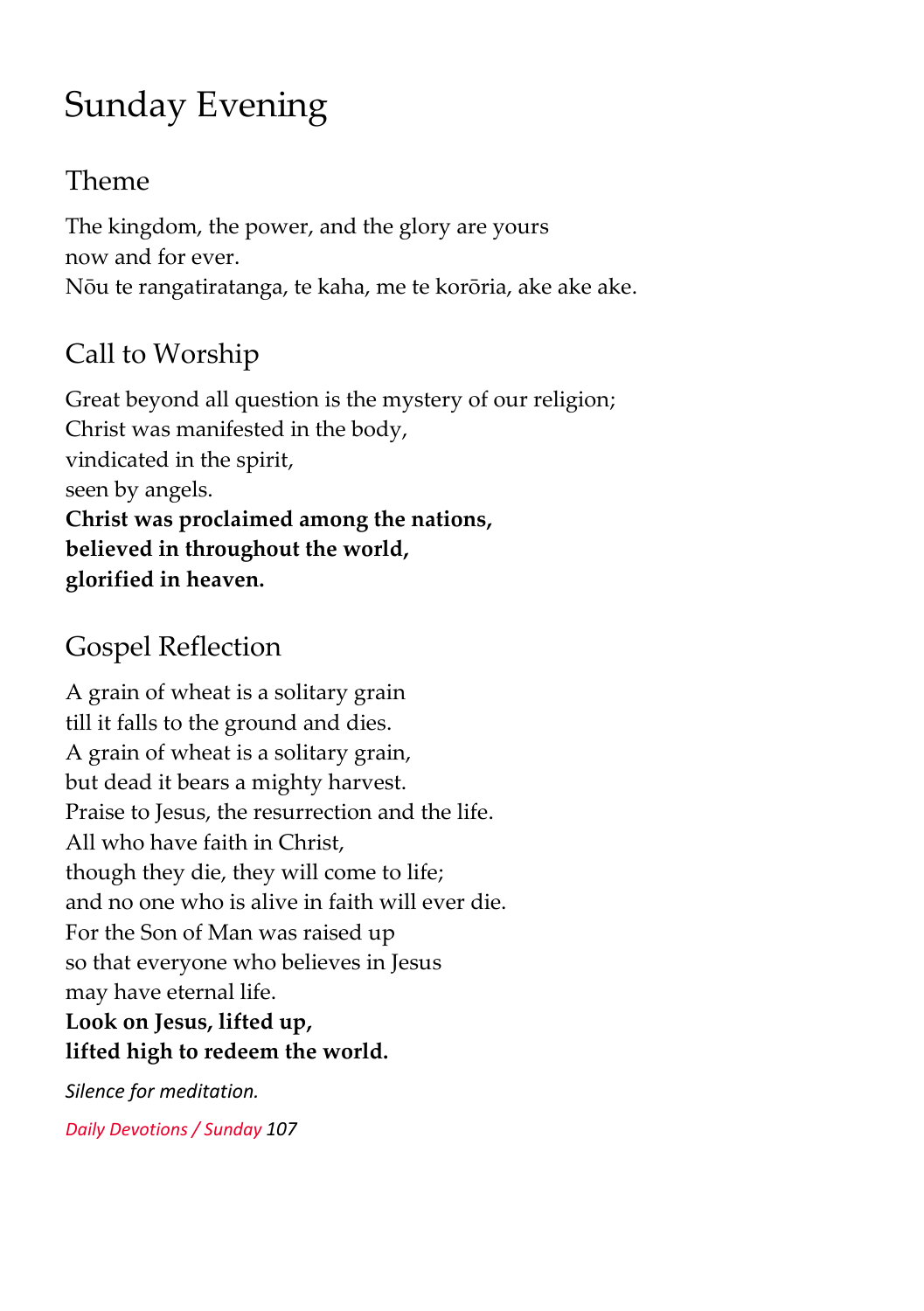#### Epistle Reflection

All we long for is to know the Christ and the power of his resurrection, to share in the sufferings of Christ and become like him in his death. For anyone united to Christ the world is new. The old order has gone; the new has already begun. So we press eagerly towards the goal in order to win the prize, the call that comes from God to life with Christ in glory.

*The reading or readings may follow here.*

#### Prayers

**Our Father in heaven, the kingdom, the power, and the glory are yours now and for ever. E tō mātou Matua i te rangi, nōu te rangatiratanga, te kaha, me te korōria, ake ake ake.** God, you are our beginning and you will be our end; we are made in your image and likeness. We praise and thank you for this day. This is the day on which you created light and saw that it was good. This is the day in whose early morning light we discovered the tomb was empty, and encountered Christ, the world's true light. For us your acts are gracious and your love endures for ever.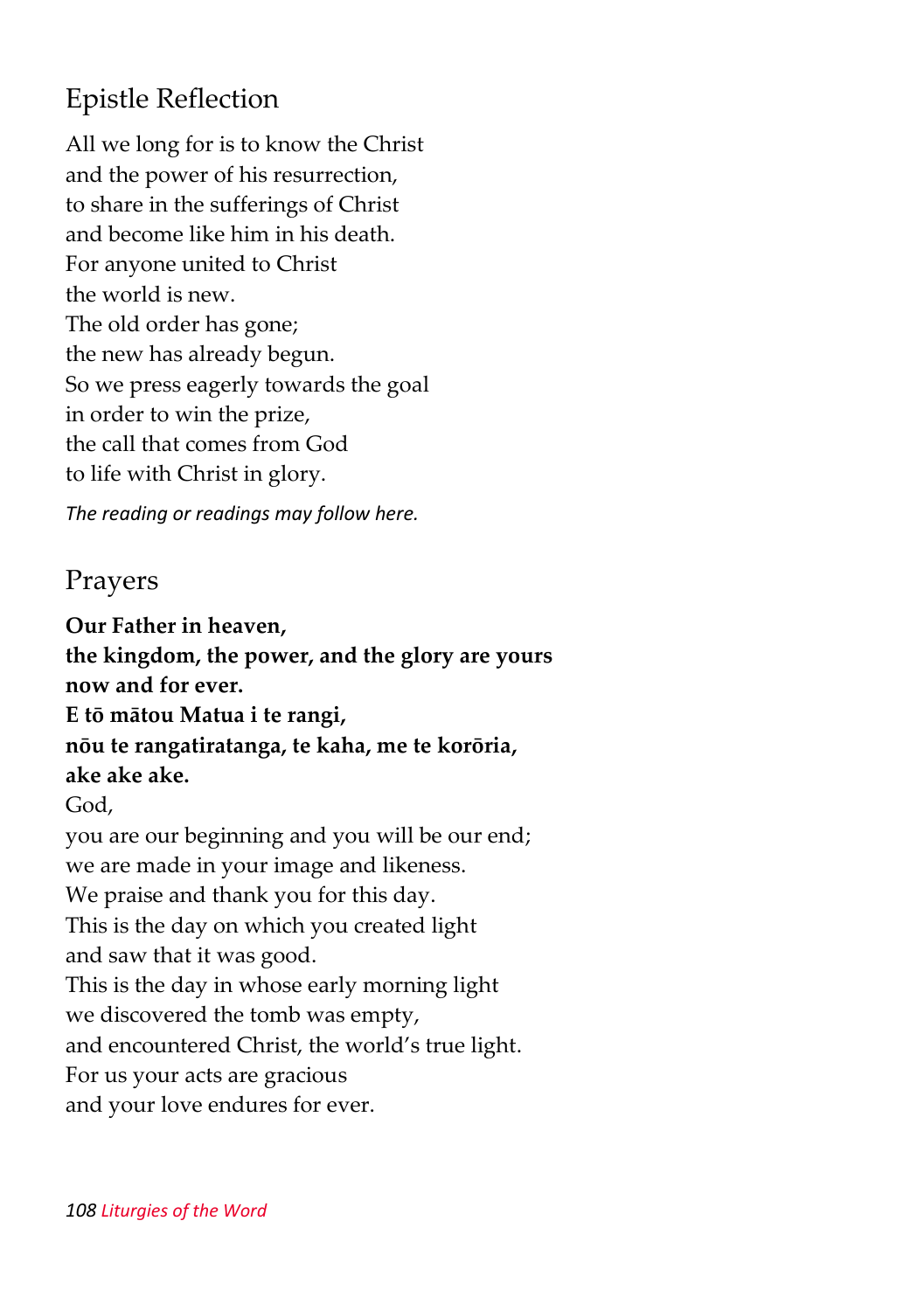O divine Master, grant that we may not so much seek to be consoled, as to console; to be understood, as to understand; to be loved, as to love. For it is in giving that we receive; it is in pardoning that we are pardoned; it is in dying that we are born to eternal life. Jesus our inspiration, you come in the evening as our doors are shut, and bring peace. Grant us sleep tonight, and courage tomorrow to go wherever you lead. **Amen.**

# Monday Morning

#### Theme

Hallowed be your name on earth as in heaven. Kia tapu tōu ingoa ki runga ki te whenua, kia rite anō ki tō te rangi.

#### Call to Worship

Always be joyful, pray continually; **give thanks, whatever happens.**

#### Gospel Reflection

Hear Jesus' words:

When you do a kindness, hide from your left hand what your right is doing. Your good deed must be secret. *Daily Devotions / Monday 109*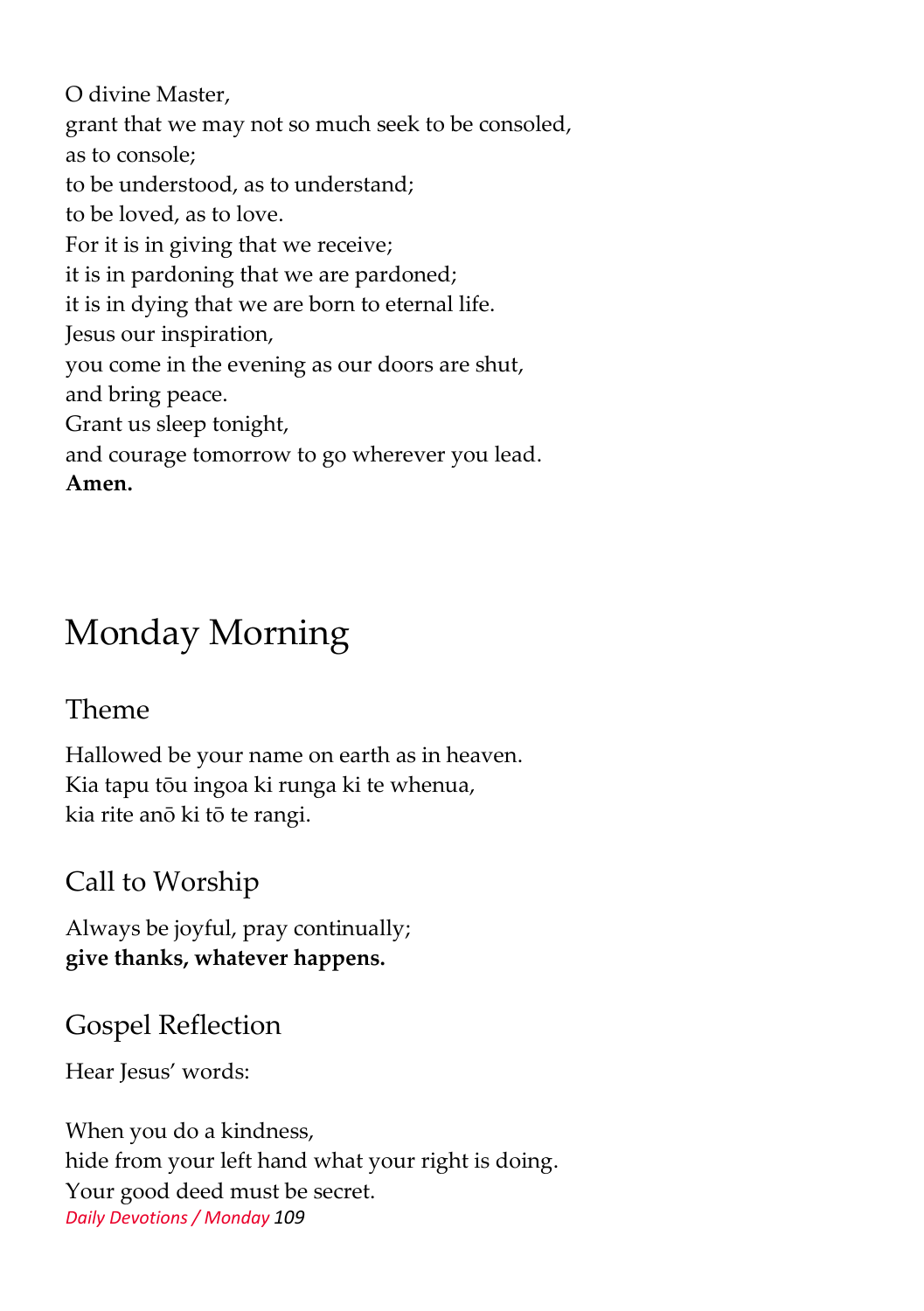When you pray, pray privately alone, when you fast, don't make a show of it, don't do it to be seen; and your Father who sees in secret will reward you. Would any of you who are parents give your child a wētā when asked for a fish? Bad as you are, you know what to give your children; how much more will the heavenly Father give to those who ask. **Believe what Jesus says, God is generous; God is good.**

*Silence for meditation.*

#### Epistle Reflection

E te whānau, let us love one another, because love is from God. We love because God loved us first, and everyone who loves is a child of God and knows God. If we do not love the people we have seen, it cannot be that we love God, whom we have not seen. God is love; those who dwell in love are dwelling in God, and God in them.

*The reading or readings may follow here.*

#### Prayers

**Our Father, hallowed be your name on earth as in heaven. E tō mātou Matua, kia tapu tōu ingoa ki runga ki te whenua, kia rite anō ki tō te rangi.**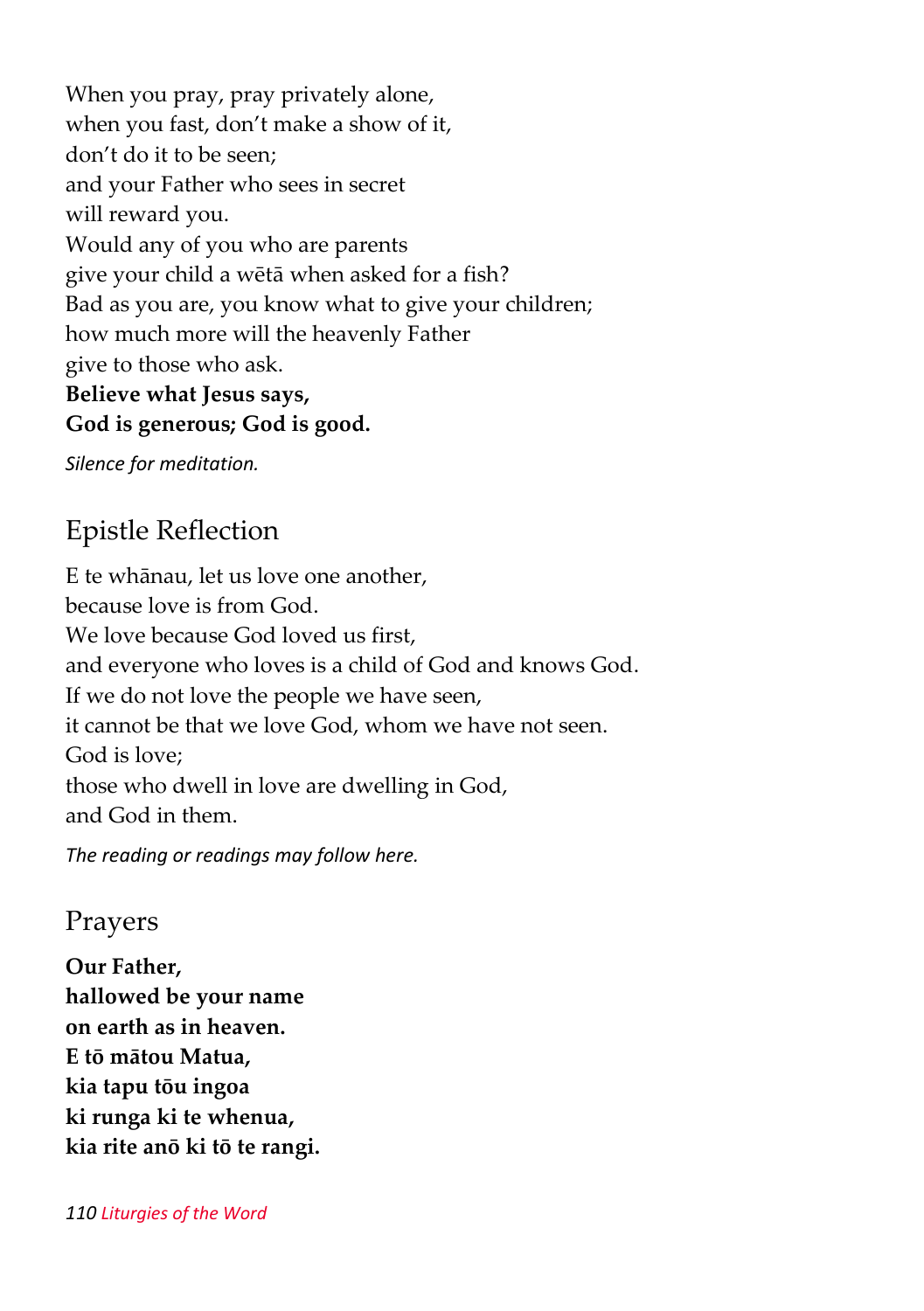Holy One, holy and eternal, awesome, exciting and delightful in your holiness; make us pure in heart to see you; make us merciful to receive your kindness, and to share our love with all your human family; then will your name be hallowed on earth as in heaven. Lord God, when you give to us your servants any great matter to do, grant us also to know that it is not the beginning, but the continuing of it, until it is thoroughly finished which yields the true glory. God of work and rest and pleasure, grant that what we do this week may be for us an offering rather than a burden; and for those we serve, may it be the help they need. **Amen.**

# Monday Evening

#### Theme

Hallowed be your name on earth as in heaven. Kia tapu tōu ingoa ki runga ki te whenua, kia rite anō ki tō te rangi.

# Call to Worship

There is nothing in death or life, in the realm of spirits or superhuman powers, in the world as it is or the world as it shall be, in the forces of the universe, in heights or depthsnothing in all creation which can separate us from the love of God which is in Jesus Christ our Lord.

#### **Love never comes to an end.**

*Daily Devotions / Monday 111*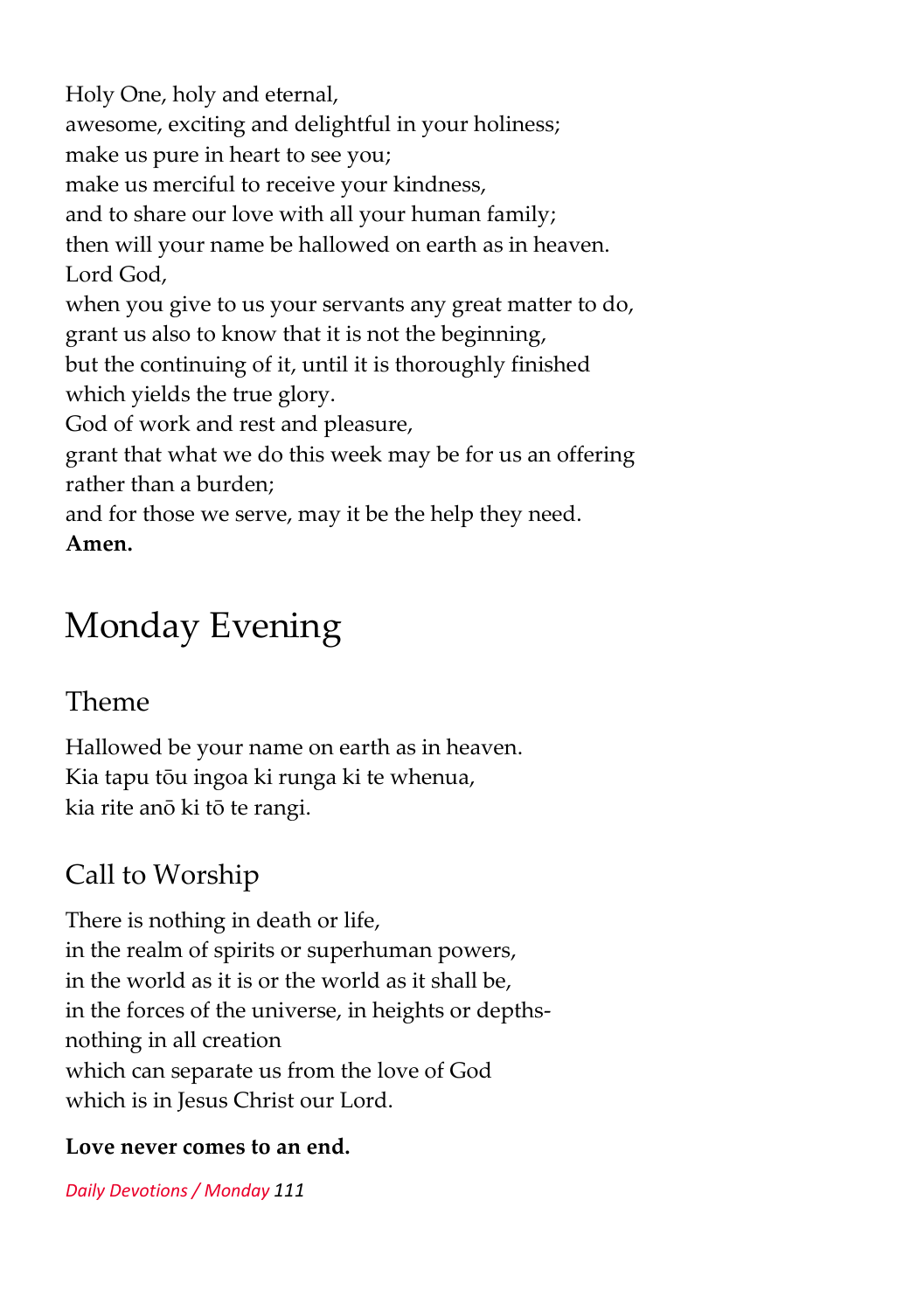#### Gospel Reflection

God of the scriptures, you said, 'I am the God of Abraham, of Isaac and of Jacob.' We praise your holy name. God our life, you are God of the living, not of the dead. You are the only God, and we love you with all our heart. We love our neighbour as ourselves. God of Sarah, Rebecca and Rachel, in helping the least important, we help you in your need, and enter into your joy. **You are the living God; Jesus is your name, and the glory is yours.**

*Silence for meditation.*

#### Epistle Reflection

We have come to the holy mountain and to the city of the living God, the heavenly Jerusalem; before myriads of angels, before the full assembly of the first-born citizens of heaven. We have come to God who is the judge of all, and the spirits of the good, made perfect; we have come to Jesus, mediator of the new covenant. Let us give thanks, and worship God with reverence and awe, for our God is a consuming fire.

*The reading or readings may follow here.*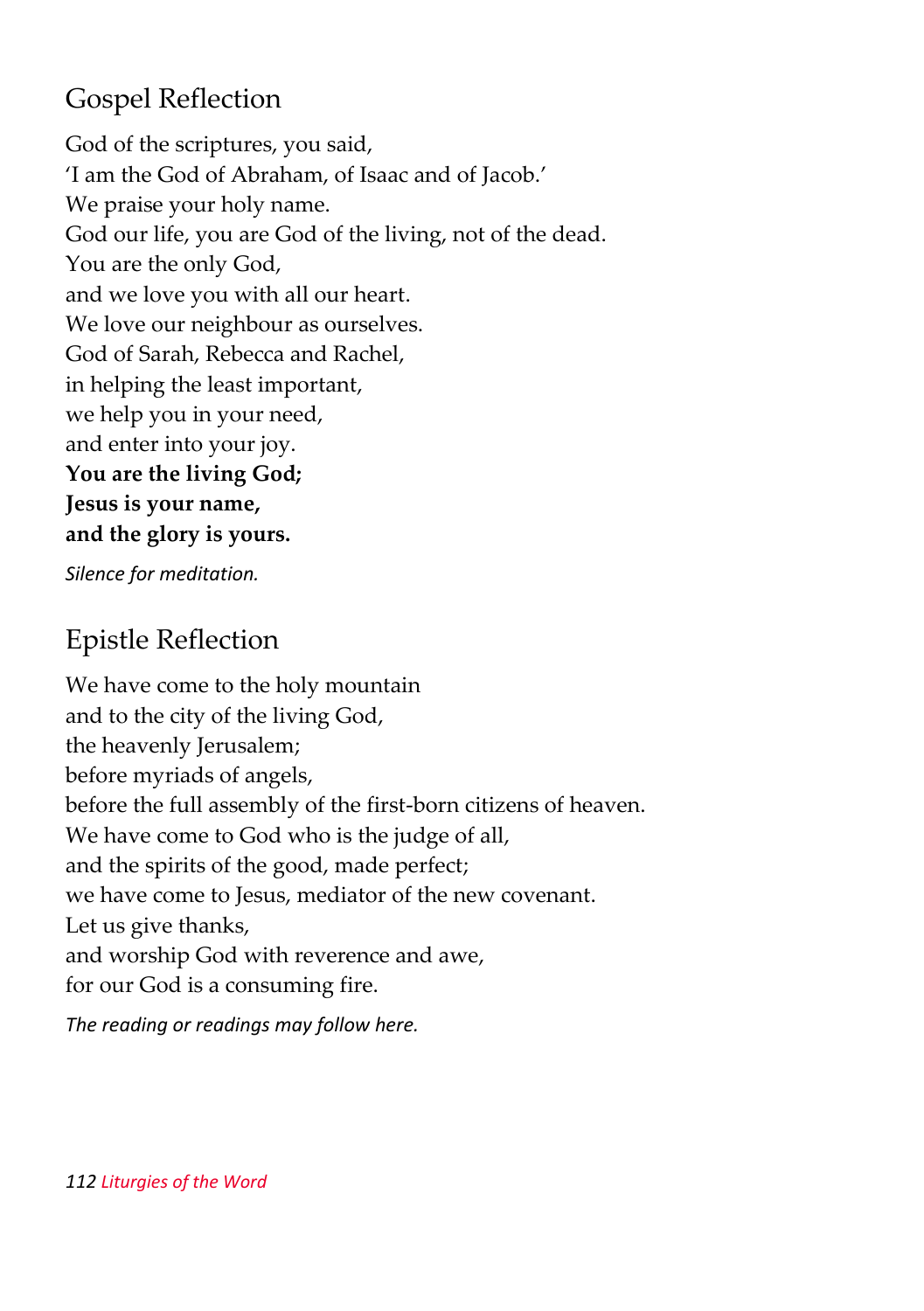#### Prayers

**Our Father, hallowed be your name, on earth as in heaven. E tō mātou Matua, kia tapu tōu ingoa ki runga ki te whenua, kia rite anō ki tō te rangi.** Holy One, holy and eternal, awesome, exciting and delightful in your holiness; make us pure in heart to see you; make us merciful to receive your kindness, and to share our love with all your human family; then will your name be hallowed on earth as in heaven. Support us, Lord, all the day long, until the shadows lengthen, and the evening comes, the busy world is hushed, the fever of life is over, and our work done; then Lord, in your mercy, give us safe lodging, a holy rest and peace at the last. God our judge and our companion, we thank you for the good we did this day and for all that has given us joy. Everything we offer as our humble service. Bless those with whom we have worked, and those who are our concern. **Amen.**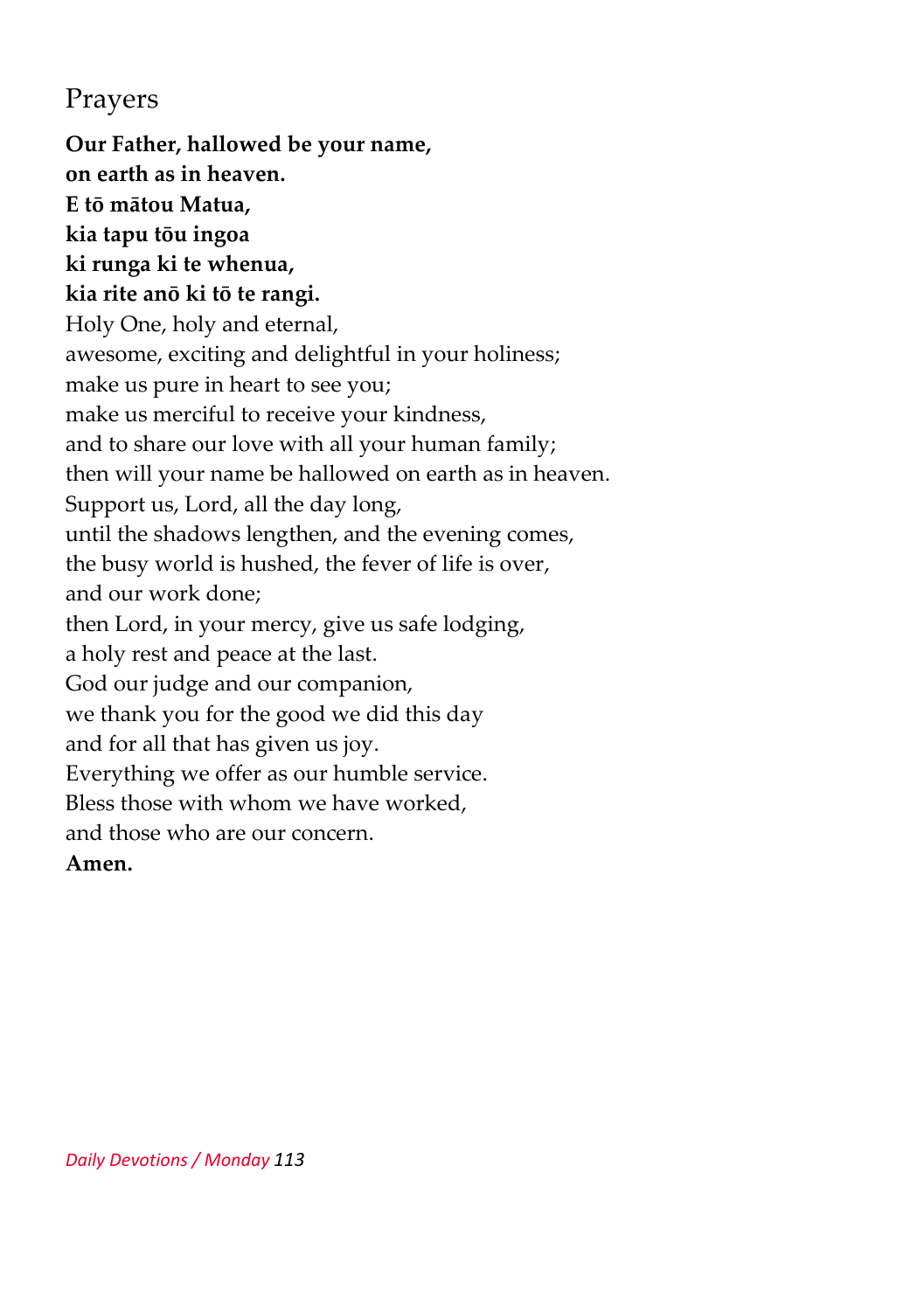# Tuesday Morning

#### Theme

Your kingdom come on earth as in heaven. Kia tae mai tōu rangatiratanga ki runga ki te whenua, kia rite anō ki tō te rangi.

#### Call to Worship

Arise, shine, for your light has come. **The glory of the Lord is risen upon us.**

#### Gospel Reflection

The time has come; the kingdom of God is upon us. Let us repent and believe the gospel. The kingdom of God is like yeast: a woman takes it and mixes it with flour until the dough is risen. The kingdom of God is like a buyer looking for fine pearls. When he finds one exceptional pearl, he sells everything he has, and buys it. When we set our minds on God's reign, our hearts on God's justice, everything else will be ours as well. **Listen to Jesus who proclaims good news, which he alone fulfills.**

*Silence for meditation.*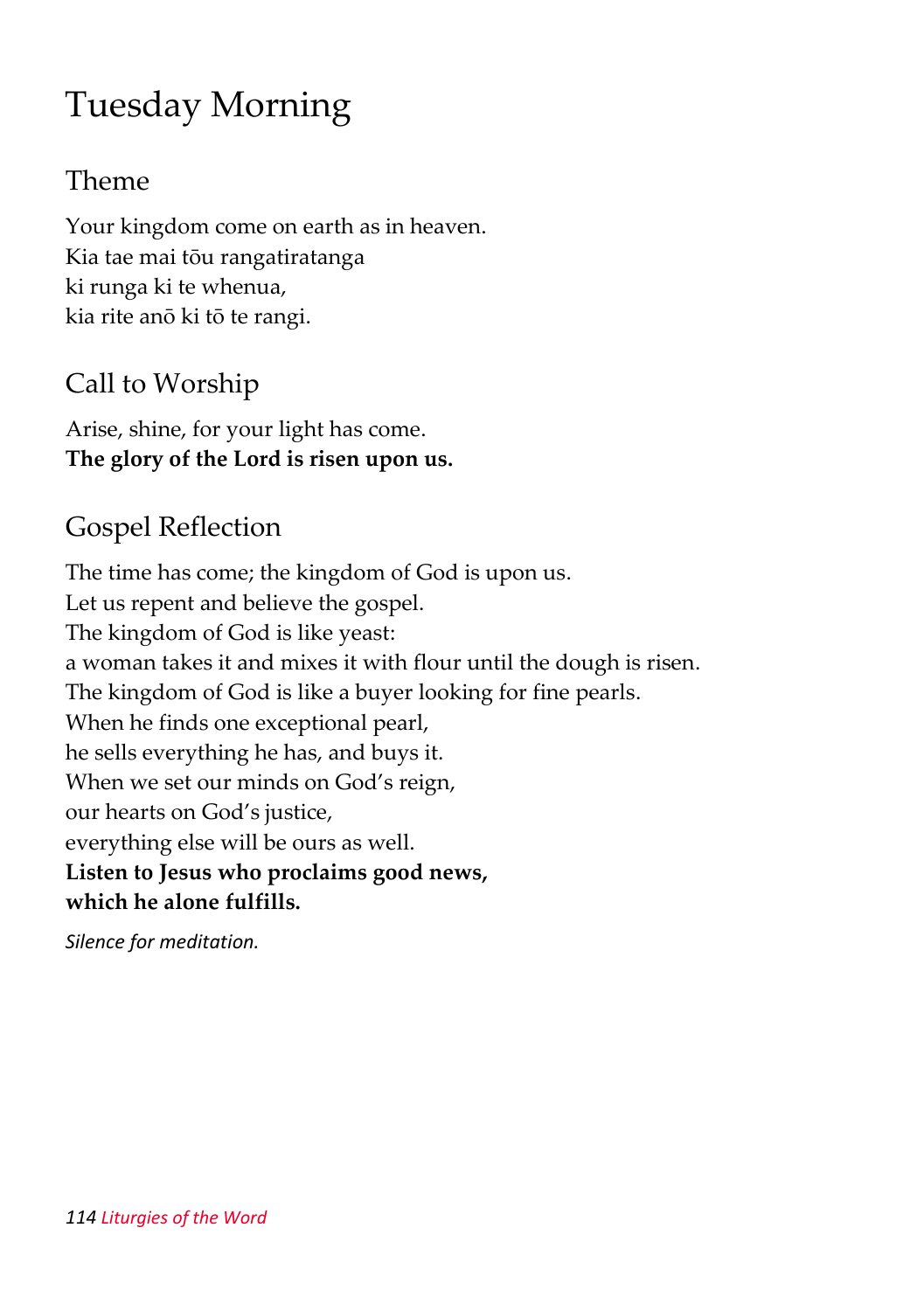#### Epistle Reflection

Who are we whom God has called? Few of us are wise, few are powerful. Yet to shame the wise God has chosen what the world counts folly; to shame the strong God has chosen what the world counts weakness. In union with Christ Jesus, we are all children of God. Baptised into union with Christ, we have put on Christ like a garment. There is no such thing as Jew or Greek, slave or free, male or female; we are all one in Jesus Christ.

*The reading or readings may follow here.*

#### Prayers

**Our Father, your kingdom come on earth as in heaven. E tō mātou Matua, kia tae mai tōu rangatiratanga ki runga ki te whenua, kia rite anō ki tō te rangi.** Ruler of the everlasting kingdom, prince of peace, champion of the despised: you are the king; you make a cross your throne; you wear a crown of thorns; you call your subjects friends. Help us to take up our cross, to hunger and thirst for all that is good; then will your kingdom come on earth as in heaven.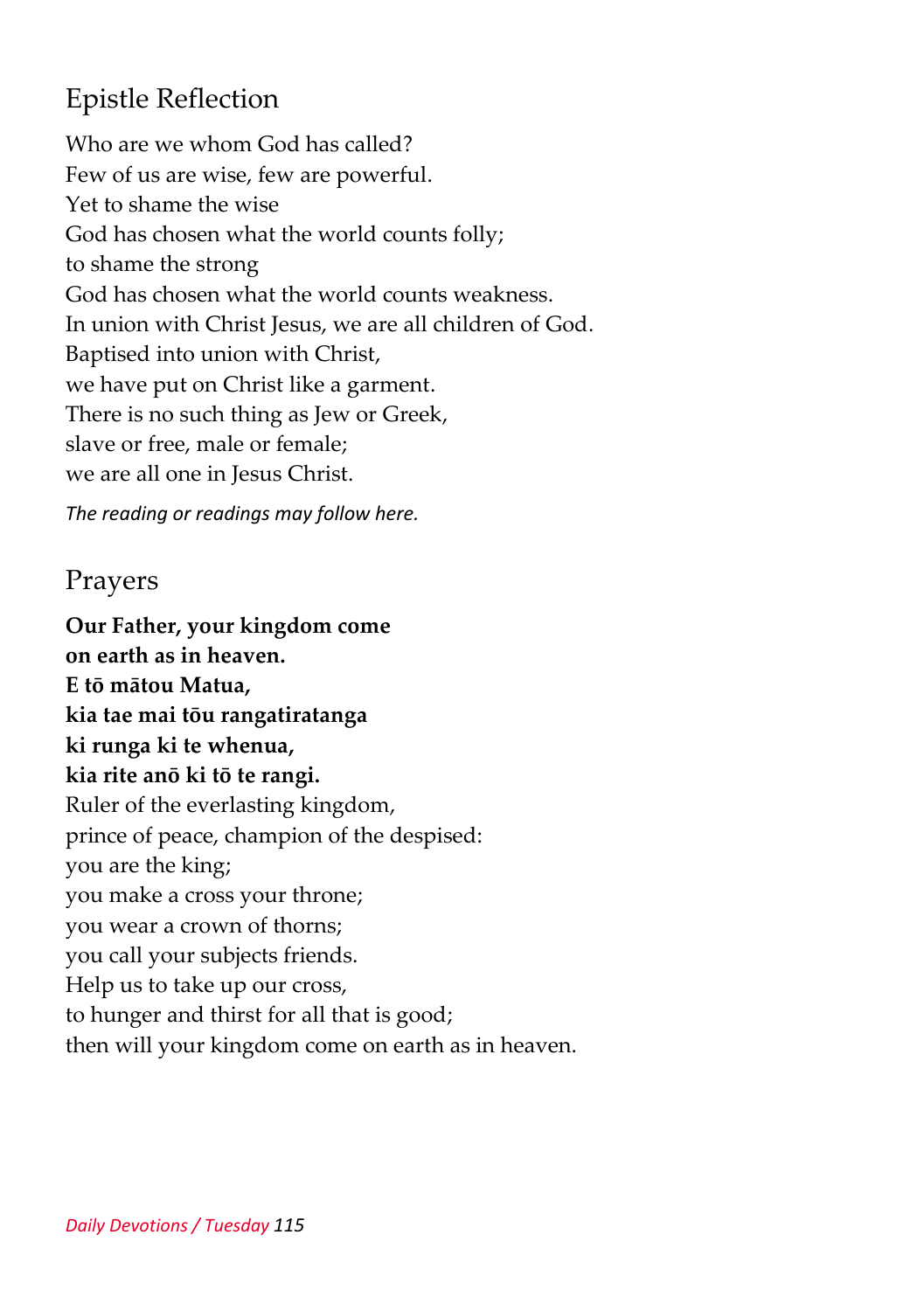God, grant us the serenity to accept the things we cannot change, the courage to change the things we can, and the wisdom to know the difference. God our life, be with us through this day, whether or not it brings us joy. Help us when evening comes to recall one benefit, for which to give you thanks. **Amen.**

# Tuesday Evening

#### Theme

Your kingdom come on earth as in heaven. Kia tae mai tōu rangatiratanga ki runga ki te whenua, kia rite anō ki tō te rangi.

#### Call to Worship

Now that we have been justified through faith, let us continue at peace with God through our Lord Jesus Christ. **Through Christ we have been allowed to enter the sphere of God's grace where now we stand.**

#### Gospel Reflection

Kings lord it over their subjects, but with us the highest must be like the lowest, the chief like a servant.

#### *116 Liturgies of the Word*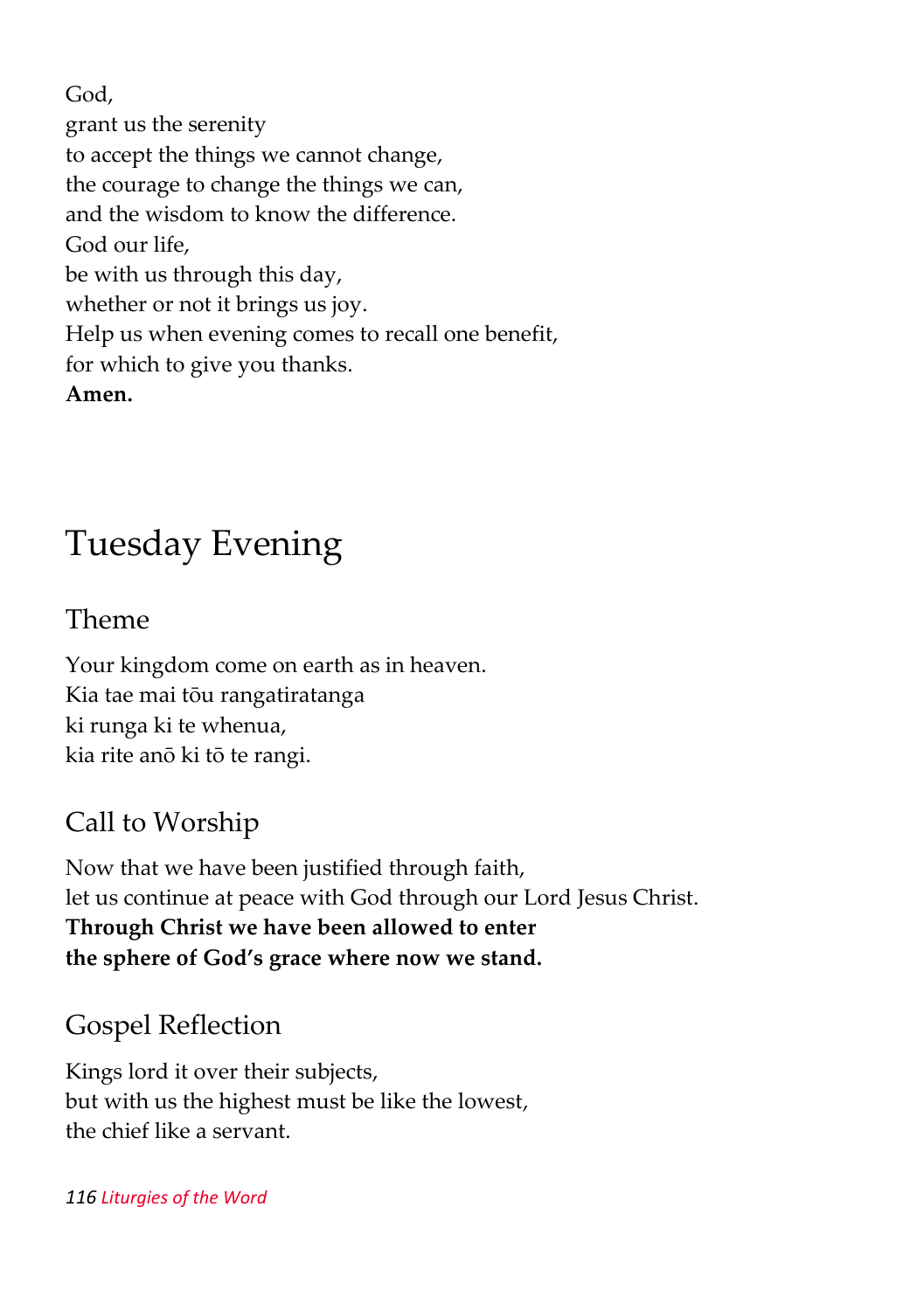Who is greater - the one who sits at table or the servant who waits? Surely the one at table. Yet Jesus is among us like a servant. He came not to be served but to serve, and to give his life as a ransom for many. So when we have done all that we have to do, we shall simply be servants who have done our duty. **Come to Jesus, all those whose work is hard, whose load is heavy, and you will be renewed.**

*Silence for meditation.*

#### Epistle Reflection

Praise to the God and Father of our Lord Jesus Christ. We have been given new birth into a living hope by the raising of Jesus Christ from the dead. We are a chosen race, a royal priesthood, a dedicated nation; we are a people claimed by God to proclaim the triumphs of Christ. Christ has called us from darkness into his marvellous light. We who were not a people at all, are now God's people. We were outside God's mercy once, but now we are blessed and forgiven.

*The reading or readings may follow here.*

#### Prayers

**Our Father, your kingdom come on earth as in heaven.**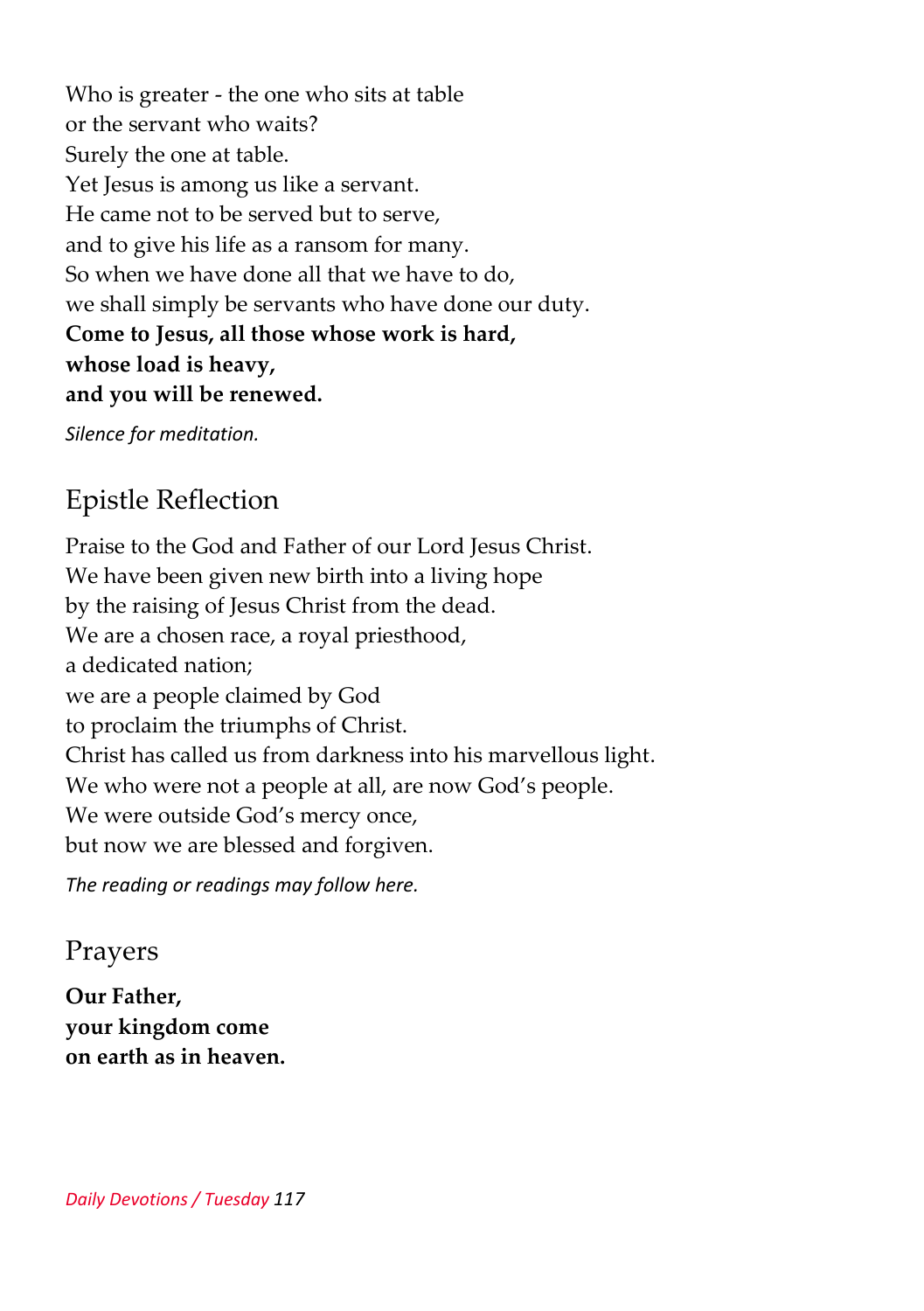**E tō mātou Matua, kia tae mai tōu rangatiratanga ki runga ki te whenua, kia rite anō ki tō te rangi.** Ruler of the everlasting kingdom, prince of peace, champion of the despised: you are the king; you make a cross your throne; you wear a crown of thorns; you call your subjects friends. Help us to take up our cross, to hunger and thirst for all that is good; then will your kingdom come on earth as in heaven. Look down, Lord, from your heavenly throne. Illuminate the darkness of this night with your celestial brightness, and from us, the children of light, banish for ever the deeds of darkness. God our judge and our teacher, let us not waste time when the day is done in guilt or self-reproach. Give us rather the courage to face whatever has been, accept forgiveness, and move on to something better. **Amen.**

# **Wednesday Morning**

#### Theme

Your will be done on earth as in heaven. Kia meatia tāu e pai ai ki runga ki te whenua, kia rite anō ki tō te rangi.

#### *118 Liturgies of the Word*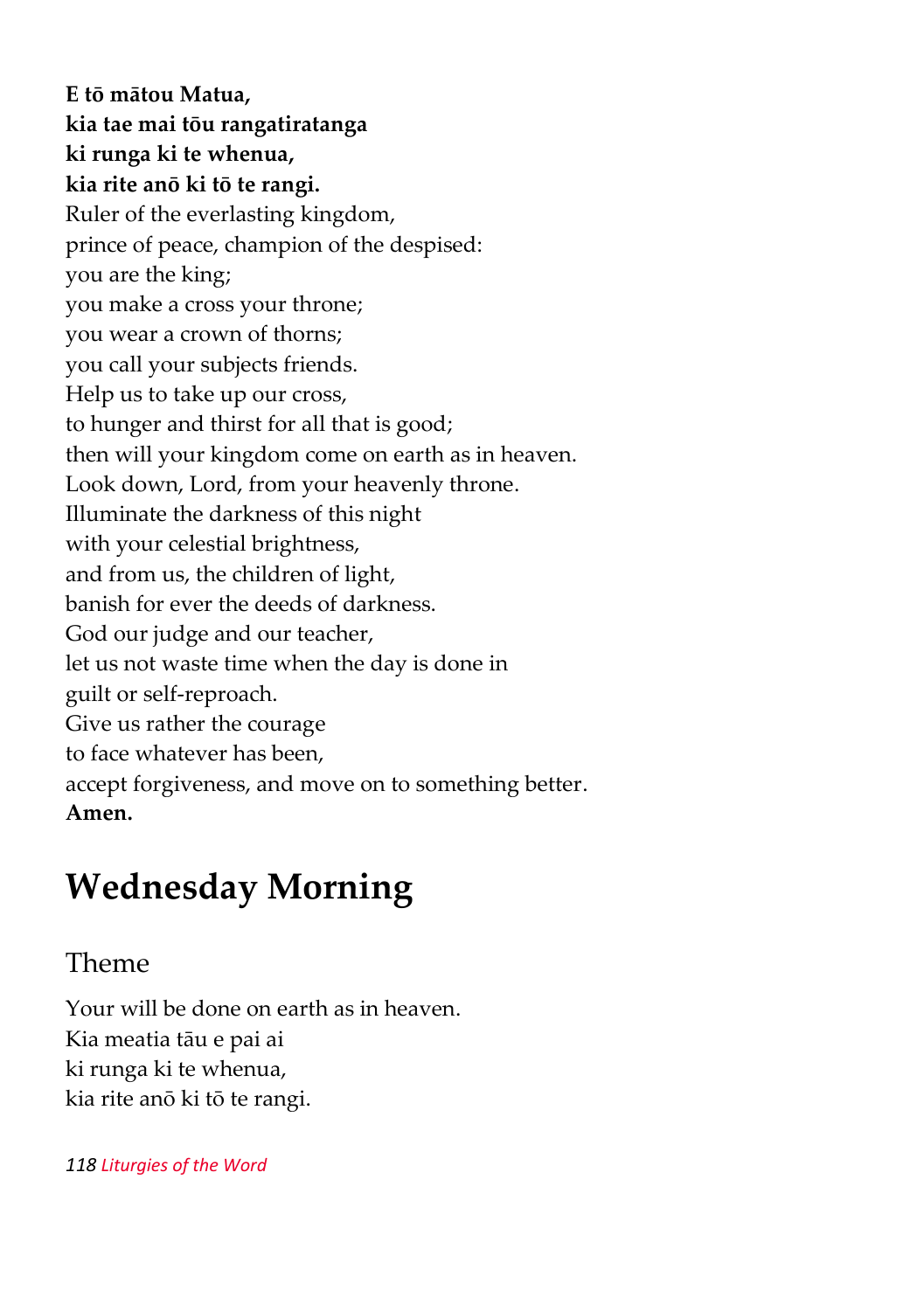# Call to Worship

Make full use of the present opportunity. **Give thanks every day for everything.**

### Gospel Reflection

We cannot serve God and money; we cannot be slave to two masters. So we shall enter by the narrow gate. The gate is wide that leads to perdition, and many go that way. But the gate to life is small, the road is narrow, and those who find it are few. If we want to be with Jesus, we must forget ourselves, carry our cross and follow. If we want to save our life we will lose it but if we lose our life for Christ and for the gospel, we will save it. **With us it is impossible, but not for God. Only God can save us.**

*Silence for meditation.*

#### Epistle Reflection

In everything we do, in our troubles, difficulties and hardships we show we are God's servants. By purity, patience and kindness, by the Spirit and by our love, and by our message of truth, we show ourselves for what we are. We may seem poor, but we make many rich; we seem to have nothing, but we possess all that there is to have.

*The reading or readings may follow here.*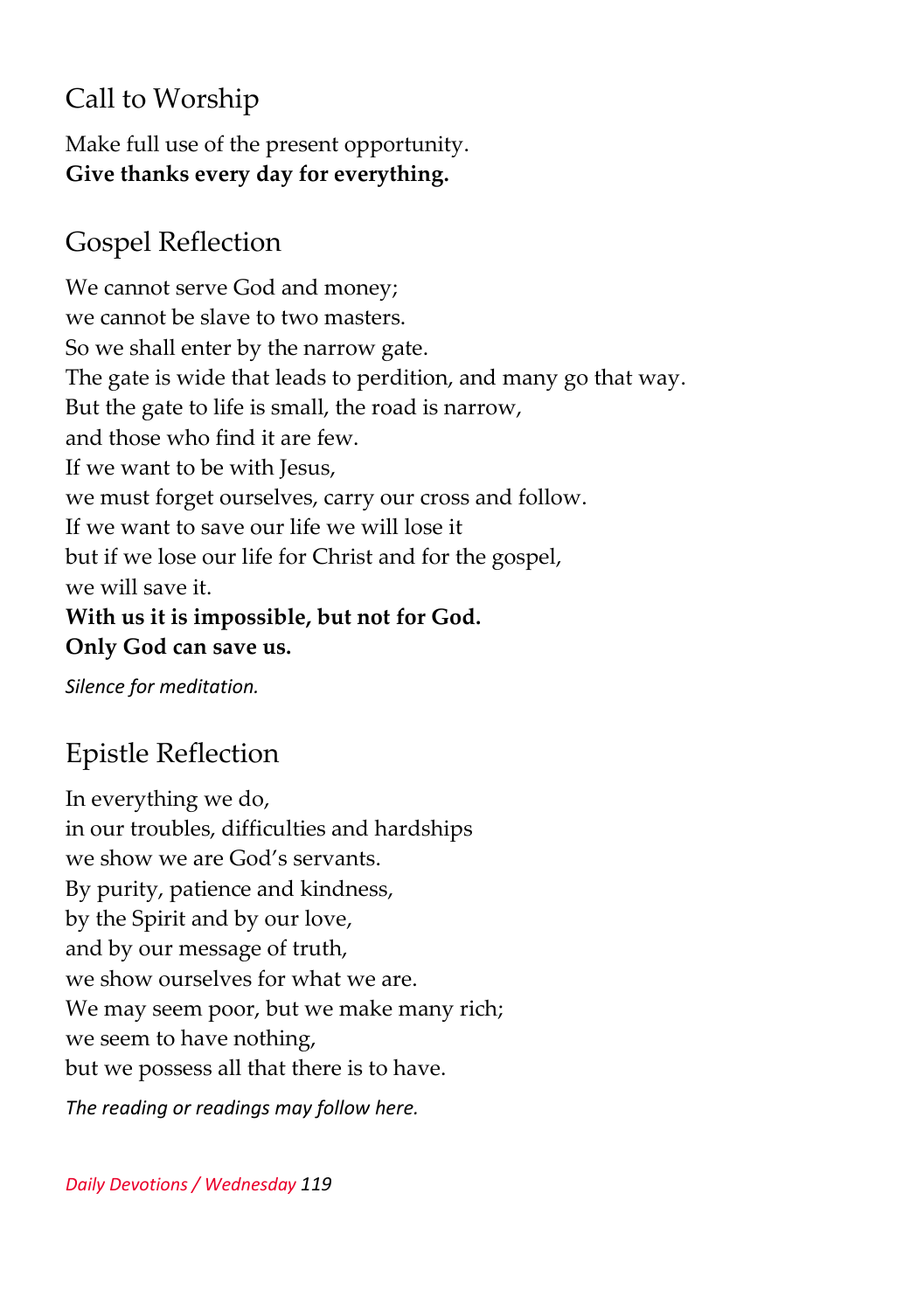#### Prayers

**Our Father, your will be done on earth as in heaven. E tō mātou Matua, kia meatia tāu e pai ai ki runga ki te whenua, kia rite anō ki tō te rangi.** Creator of the universe, infinite and glorious, you give us laws to save us from our folly; give us eyes to see your plan unfolding, your purpose emerging as the world is made; give us courage to follow the truth courage to go wherever you lead; then we shall know blessings beyond our dreams; then will your will be done. Almighty and everlasting God, we thank you that you have brought us safely to the beginning of this day; keep us from falling into sin or running into danger, and guide us to do always what is right in your eyes. Holy and enabling Spirit, give wings to our morning prayers. May those we support and cherish with our love receive your grace to help them in their need. **Amen.**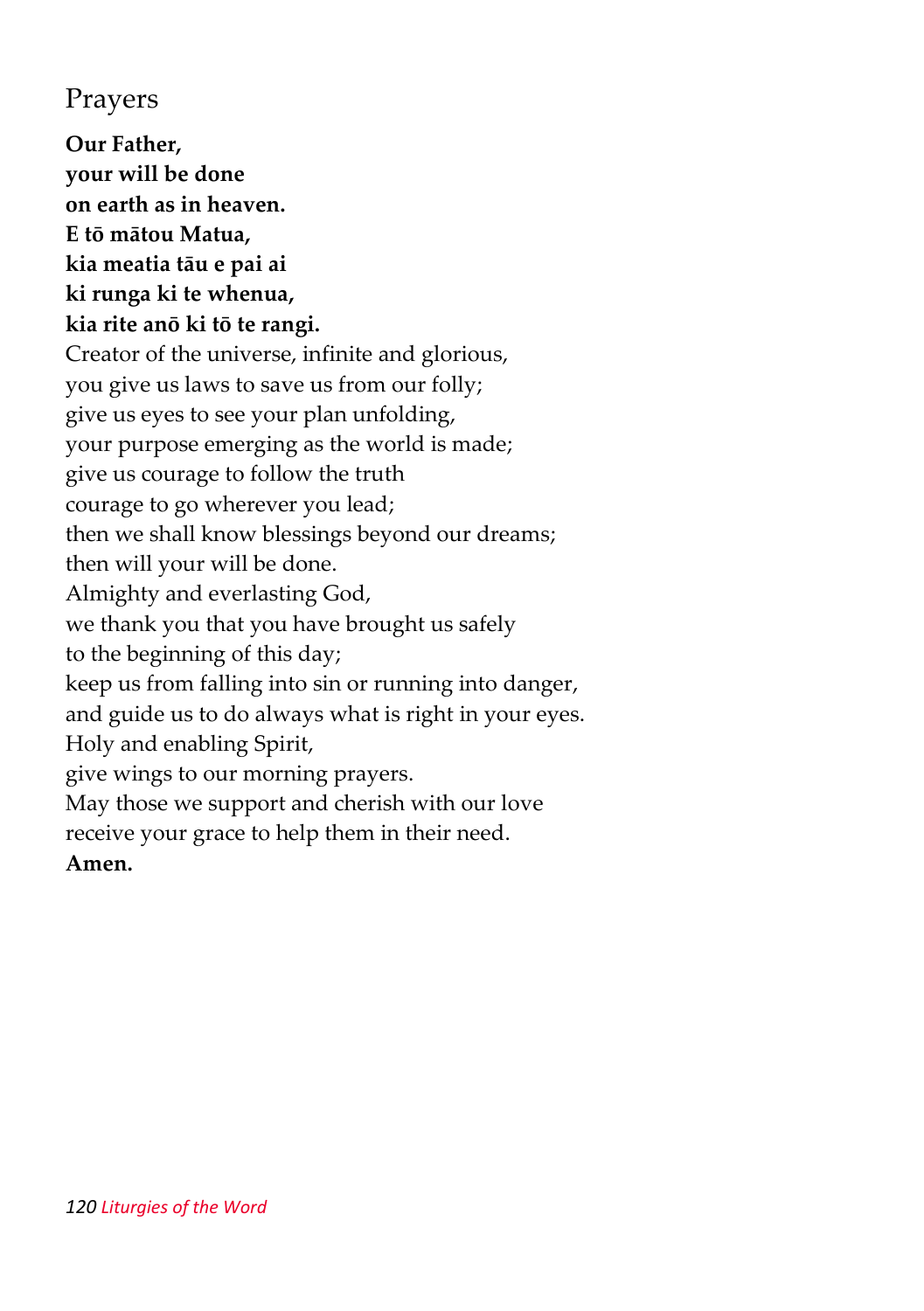# Wednesday Evening

#### Theme

Your will be done on earth as in heaven. Kia meatia tāu e pai ai ki runga ki te whenua, kia rite anō ki tō te rangi.

### Call to Worship

Kneel in prayer to the Father, from whom every family in heaven and on earth takes its name; that out of the treasures of glory God may grant us strength and power through the Spirit in our inmost being; **that Christ, through faith, may dwell in our hearts in love.**

#### Gospel Reflection

Jesus, friend of sinners, you call us to love our enemies, to do good to those who hate us, to bless those who curse us, and pray for those who treat us badly. Jesus, reconciler, when someone slaps us on the cheek, you call us to offer the other; when someone takes our coat, you bid us give our shirt as well; when someone takes what is ours, we may not demand it back.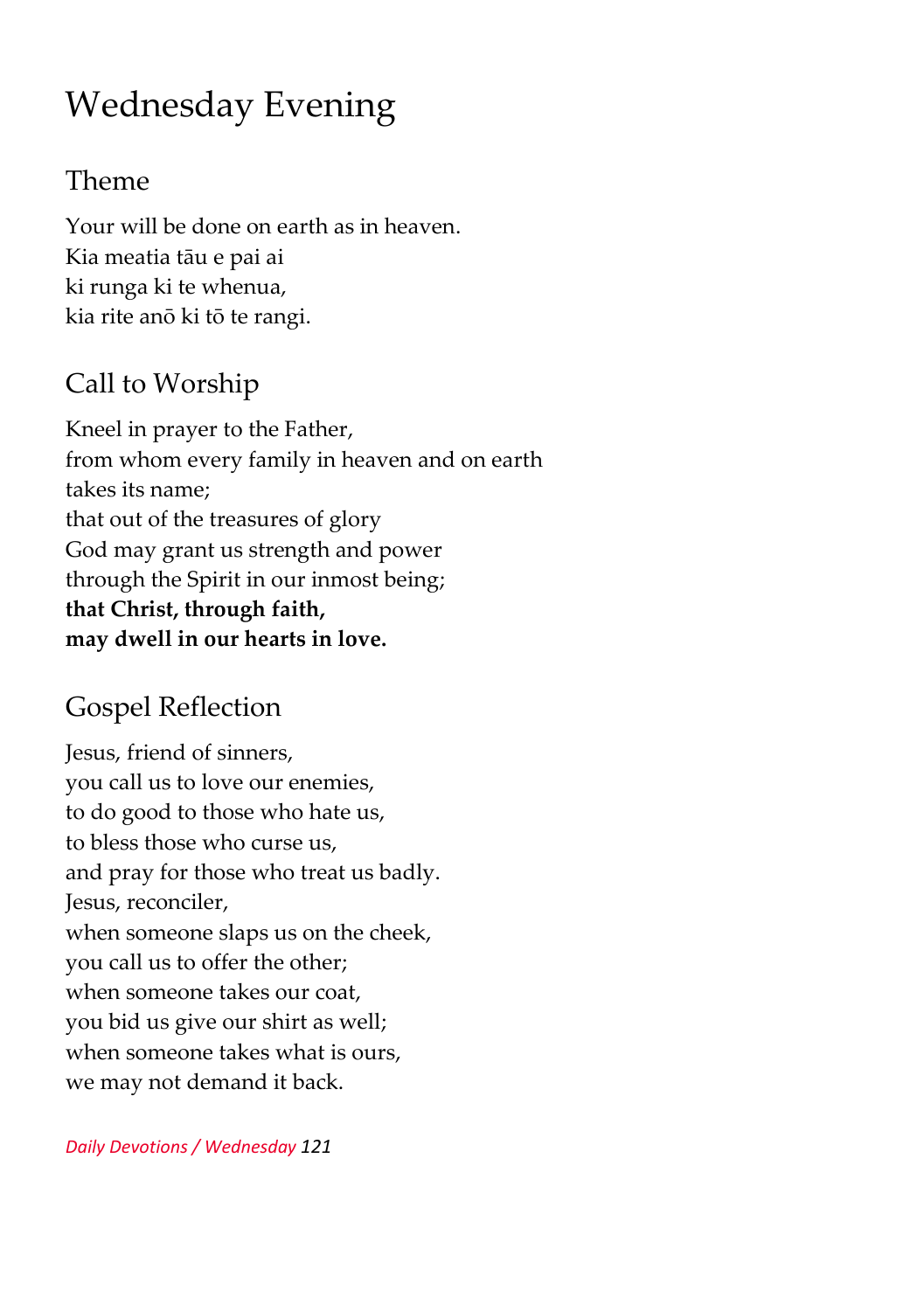Jesus, Son of God, our friend and brother, when we love our enemies and do good we are children of God, who is kind to the wicked and ungrateful.

#### **Jesus, teacher without peer, you have turned the world upside down.**

*Silence for meditation.*

### Epistle Reflection

Blessed be the God and Father of our Lord Jesus Christ, by whose loving kindness we have been born anew; born to a living hope by the resurrection of Jesus Christ from the dead; born to an inheritance which will never perish or be frittered away, but is kept for us in heaven. We rejoice, though now we suffer trials, so that our faith, tested by fire, may resound to the praise and glory and honour of God. *The reading or readings may follow here.*

#### Prayers

**Our Father, your will be done on earth as in heaven. E tō mātou Matua, kia meatia tāu e pai ai ki runga ki te whenua, kia rite anō ki tō te rangi.**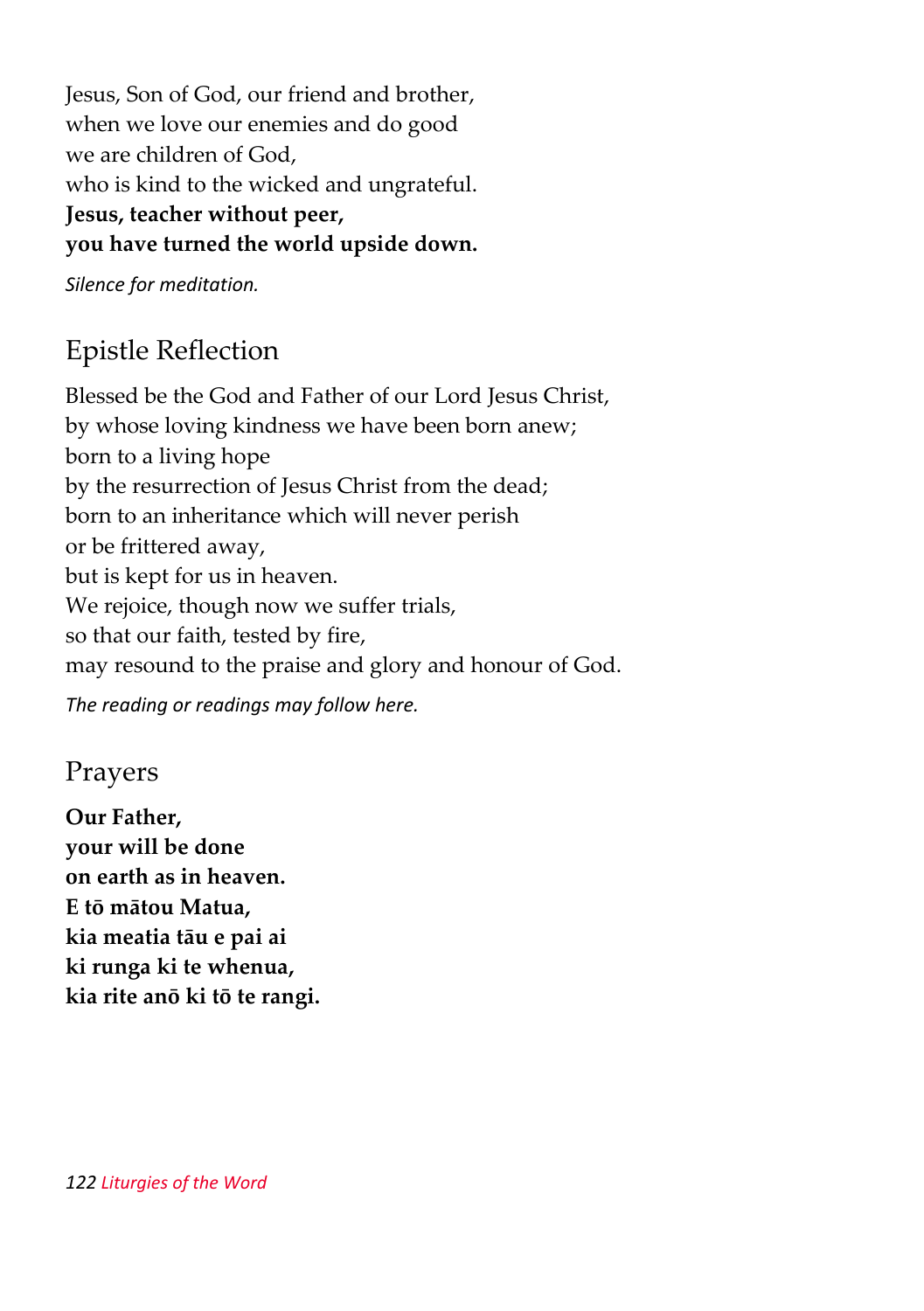Creator of the universe, infinite and glorious, you give us laws to save us from our folly; give us eyes to see your plan unfolding, your purpose emerging as the world is made; give us courage to follow the truth, courage to go wherever you lead; then we shall know blessings beyond our dreams; then will your will be done. Thanks to you, Lord Jesus Christ, for all the cruel pains and insults you have borne for us; for all the many blessings you have won for us. Holy Jesus, most merciful Redeemer, friend and brother, may we know you more clearly, love you more dearly, and follow you more nearly, day by day. God of peace, be with us through this night which waits for us; bless us if it brings us sleep; support us if it brings us pain or anxiety, till we come once more to the morning light of another day. **Amen.**

# Thursday Morning

#### Theme

Give us today our daily bread. Hōmai ki a mātou āianei he taro mā mātou mō tēnei rā.

# Call to Worship

None of us lives and none of us dies for ourselves alone. **Living or dying we belong to the Lord.**

#### *Daily Devotions / Thursday 123*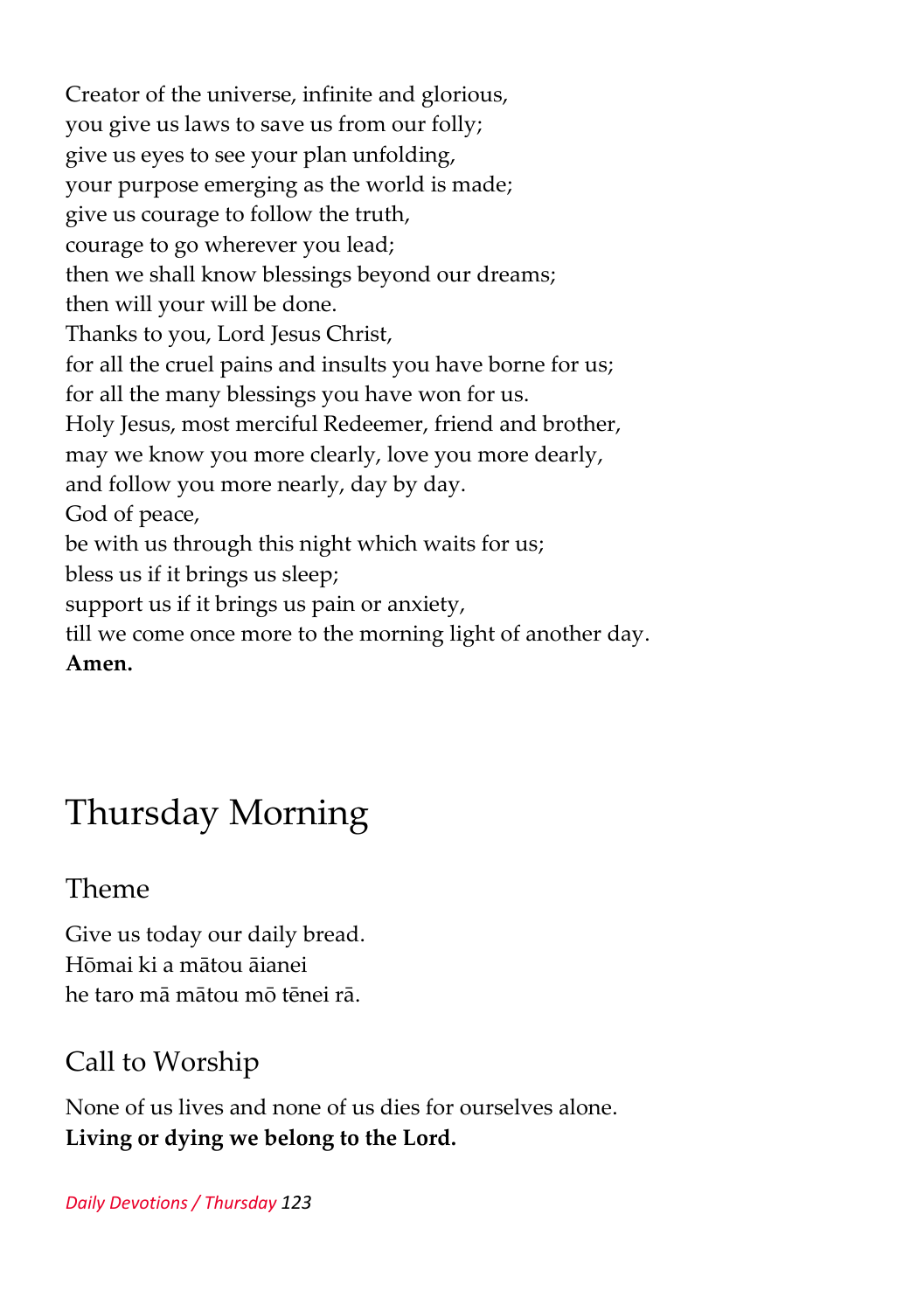#### Gospel Reflection

Jesus, you are the bread of life; those who come to you will never be hungry; those who believe in you will never thirst. You are the living bread from heaven; the bread you give is your own flesh, and you give it for the life of the world. All who eat your flesh and drink your blood live in you and you in them; for your flesh is the food we need, your blood is our salvation; all who eat your flesh and drink your blood have eternal life. **Look to Jesus in the wilderness, breaking bread and feeding the multitude.**

*Silence for meditation.*

# Epistle Reflection

E te whānau. Sparse sowing, meagre reaping; but if we are generous, bountiful will be the harvest. So let us give what we can, not with regret, nor from a sense of duty. God loves a cheerful giver. And when we help others, we will not just meet their needs, we will unleash a flood of gratitude to God. Many will give glory to God for our loyalty to the gospel and for our generosity. God loves a cheerful giver.

*The reading or readings may follow here.*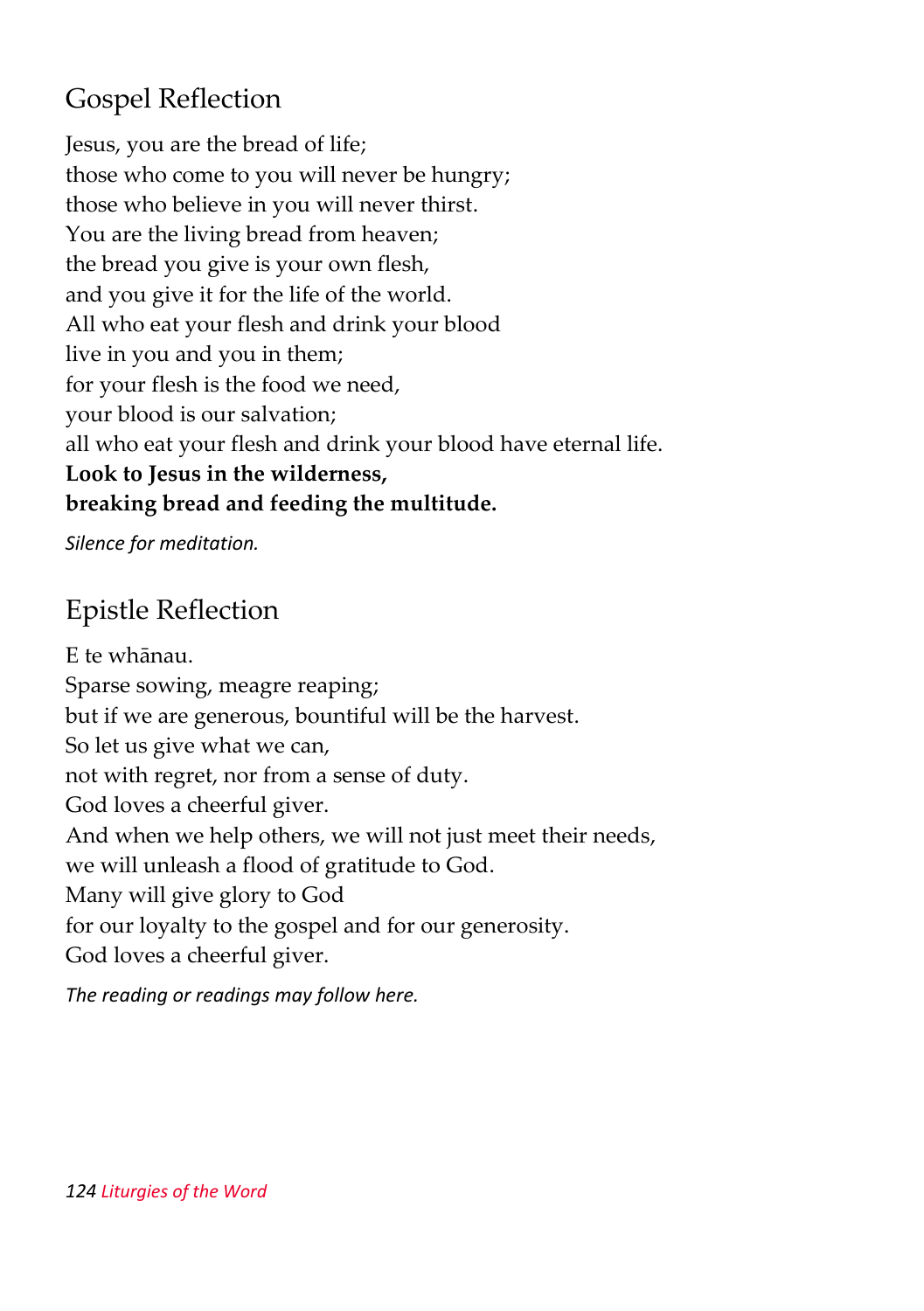#### Prayers

**Our Father, give us today our daily bread. E tō mātou Matua, hōmai ki a mātou āianei he taro mā mātou mō tēnei rā.** God of seed and growth and harvest, creator of need, creator of satisfaction; give us, we pray, our daily bread, sufficient and assured for all. Give us also, we pray, the bread of life, and we shall have a care to feed the hungry, and to seek for peace and justice in the world. Help us, then, to remember and to know that you are our life today and every day; you are the food we need, now and for ever. God, give us work till our life shall end, and life till our work is done. Look kindly on our world, our God, as we suffer and struggle with one another. Look kindly on your Church, driven by the same necessity; and may the light we have seen in Jesus illuminate and brighten all the world. **Amen.**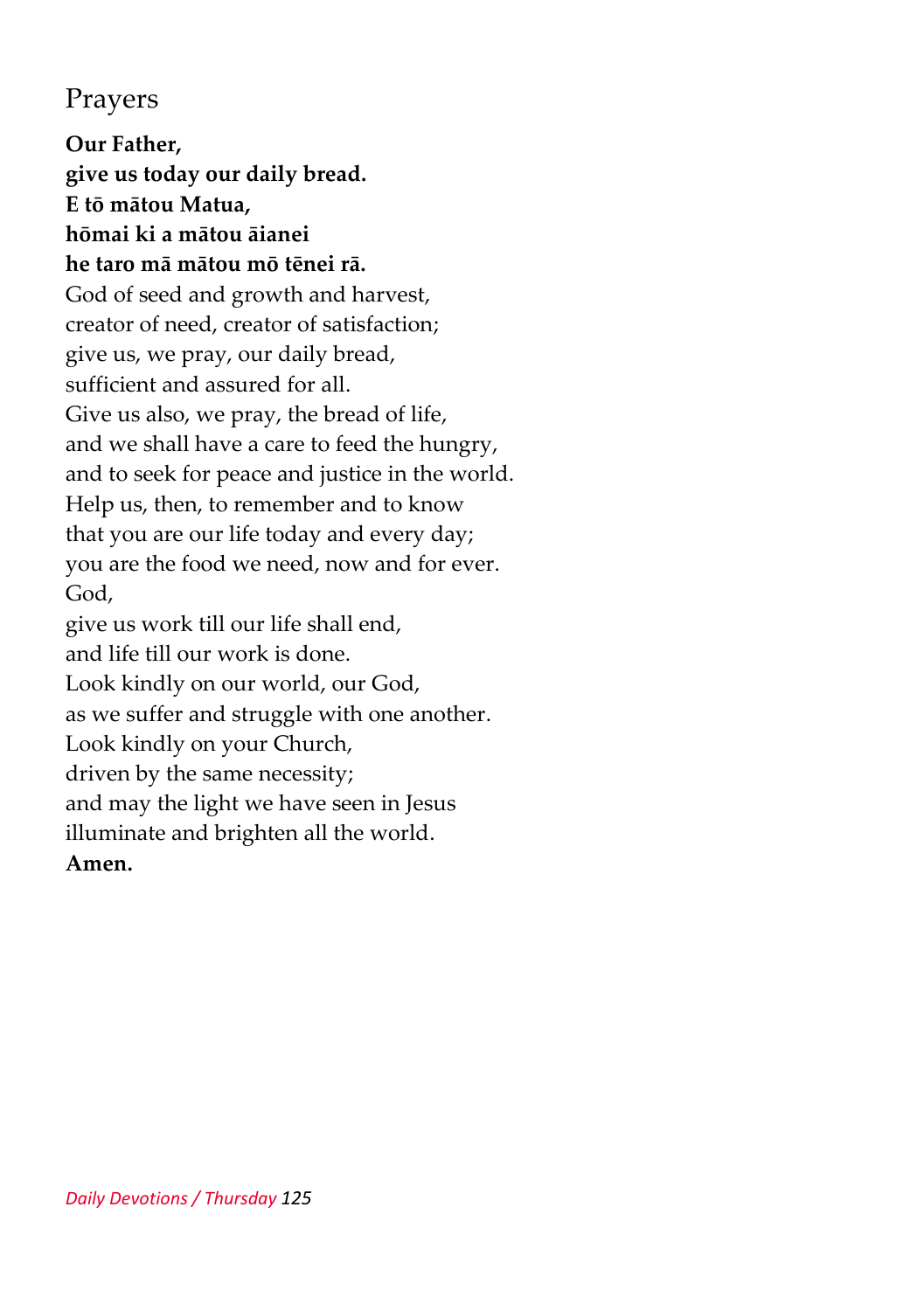# Thursday Evening

#### Theme

Give us today our daily bread. Hōmai ki a mātou āianei he taro mā mātou mō tēnei rā.

# Call to Worship

Now my friends, all that is true, all that is noble, all that is just and pure, all that is lovable and gracious, whatever is excellent and admirable: with these let us fill our hearts, **and the God of heaven will be with us.**

### Gospel Reflection

Jesus, you are the vine; your Father is the gardener, who breaks off every branch that bears no fruit and prunes each one that does. We cannot bear fruit, unless we remain in you. You are the vine, we are the branches. If we remain in you, and your words remain in us, whatever we ask, we shall have. Your commandment is this: Love one another, just as I love you. You can have no greater love for your friends than to give your life for them. **Jesus is the vine: Jesus makes us one. Jesus is our life.**

*Silence for meditation.*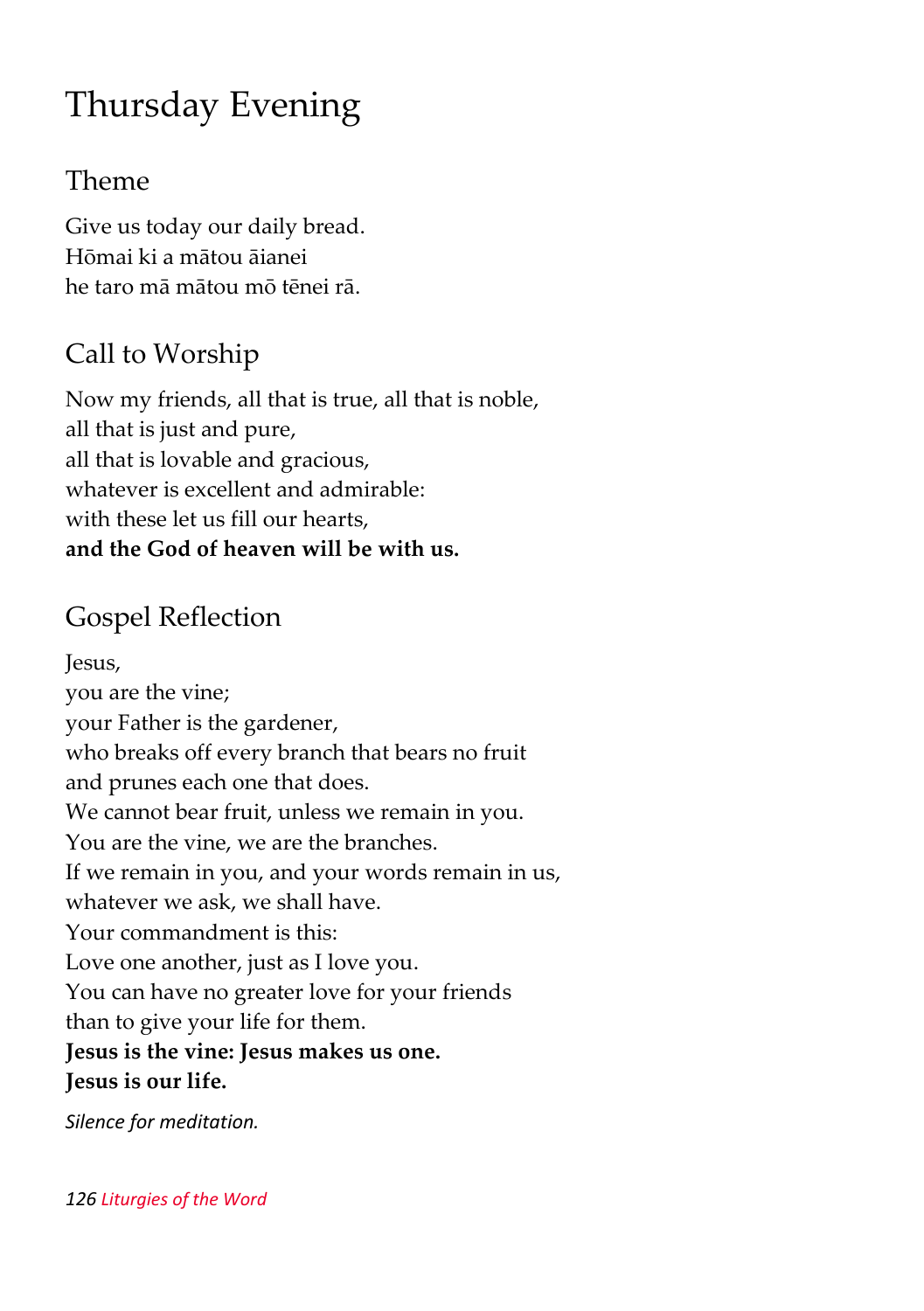#### Epistle Reflection

We must be like newborn babes, always thirsty for spiritual milk, so that we may grow up to be saved. Our hearts and minds must be made completely new; we must get rid of that old self, which made us live as we did; we must put on the new self, created in God's likeness, revealed in the true life which is upright and holy.

*The reading or readings may follow here.*

#### Prayers

**Our Father, give us today our daily bread. E tō mātou Matua, hōmai ki a mātou āianei he taro mā mātou mō tēnei rā.** God of seed and growth and harvest, creator of need, creator of satisfaction; give us, we pray, our daily bread, sufficient and assured for all. Give us also, we pray, the bread of life, and we shall have a care to feed the hungry, and to seek for peace and justice in the world. Help us, then, to remember and to know that you are our life today and every day; you are the food we need, now and for ever. Look kindly, all-seeing God, on all who spend this night in anxiety or pain. Be with those who will die tonight. Look kindly on those who are without food or shelter, on those who have no love. Your will is that we should have life, and share it.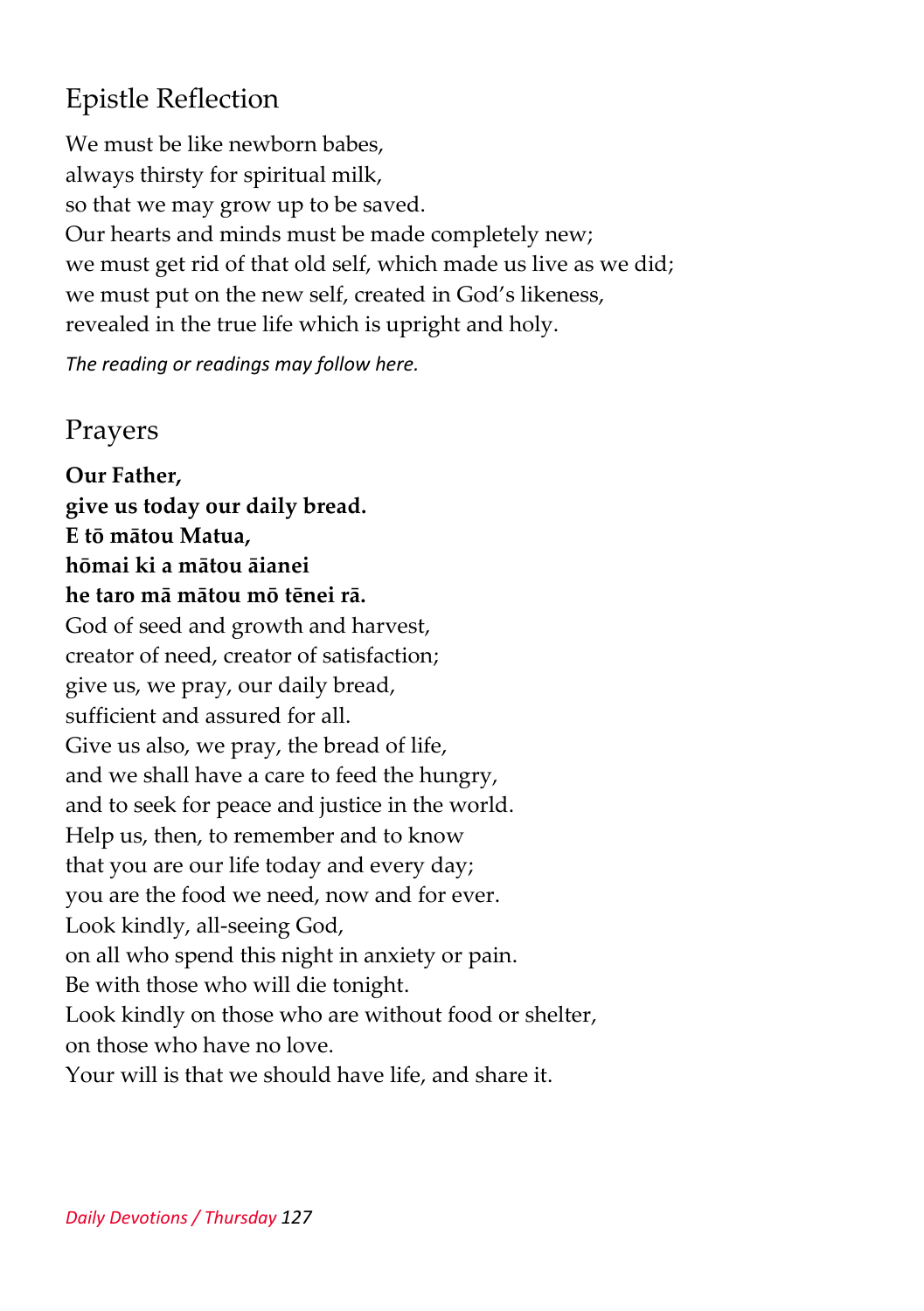Be present, merciful God, and protect us through the silent hours of this night, that we, who are wearied by the changes and chances of this fleeting world, may rest upon your eternal changelessness. **Amen.**

# Friday Morning

#### Theme

Forgive us our sins, as we forgive those who sin against us. Murua ō mātou hara, me mātou hoki e muru nei i ō te hunga e hara ana ki a mātou.

#### Call to Worship

Never forget to show kindness, to share what you have with others. **These are the sacrifices which God approves.**

#### Gospel Reflection

Jesus, you are the good shepherd, you are willing to die for the sheep. You are the good shepherd; as the Father knows you and you know the Father, in the same way you know your sheep, and your sheep know you; you are willing to die for us.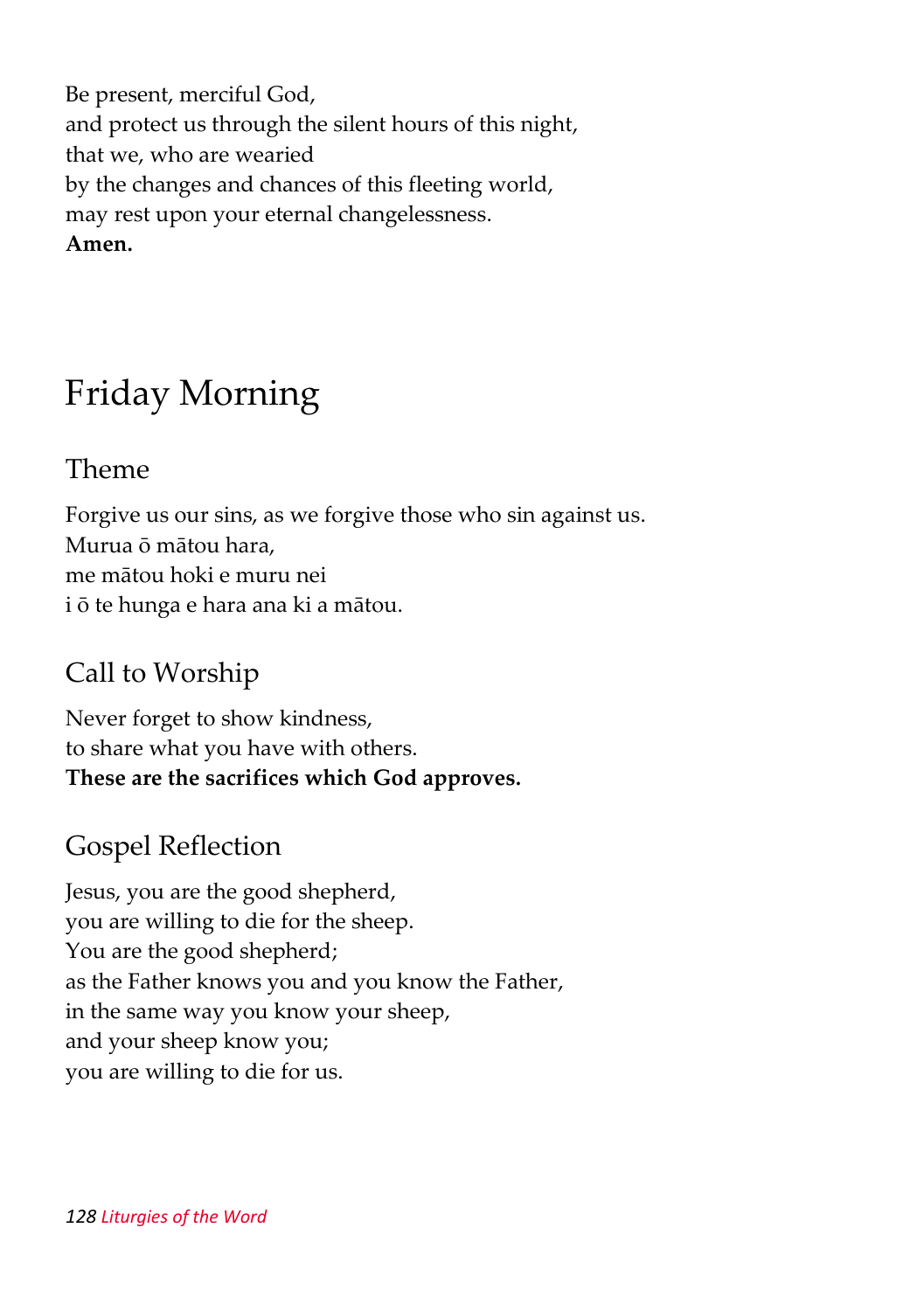The Father loves you because you are willing to give your life; no one takes your life from you; you give it up of your own free will; you are the good shepherd.

#### **Jesus is the good shepherd who understands our frailty, and knows each one of us by name.**

*Silence for meditation.*

### Epistle Reflection

When we were still helpless, Christ died for the wicked at the time God chose. One of us might dare to die for someone good. But now we see God's love; while we were still sinners, Christ died for us. God rescued us from the power of darkness and brought us safe into the kingdom of his dear Son, by whom we are set free and our sins are forgiven. So we rejoice in the hope we have of sharing in God's glory. By the Holy Spirit God has poured into our hearts the love of Christ.

*The reading or readings may follow here.*

#### Prayers

**Our Father, forgive us our sins as we forgive those who sin against us. E tō mātou Matua, murua ō mātou hara, me mātou hoki e muru nei i ō te hunga e hara ana ki a mātou.**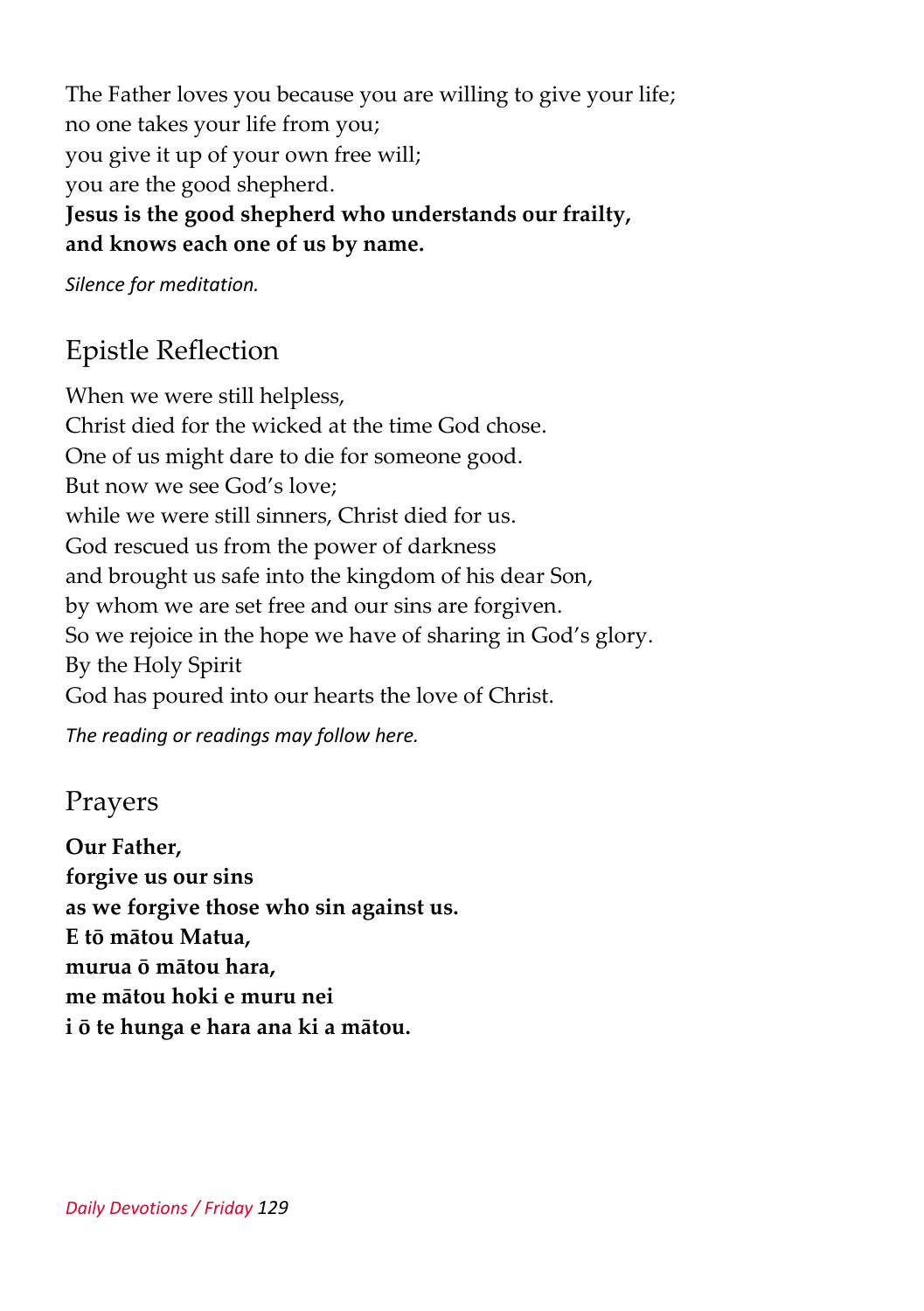Saviour, hanging on the cross, declaring God's love to us, you are forgiveness. Beside you hangs a thief, beneath you waits Mary the forgiven, and all around watch those many people to whom you give new life and hope. To us you give new life and hope. Forgiven sinners become your body and your Church; may the reconciliation we share bring your gospel to all the world. Eternal God, by your power we are created and by your love we are redeemed; guide and strengthen us by your Spirit, that we may give ourselves to your service and live this day in love to one another and to you. Jesus, you knew rejection and disappointment; help us if our work seems distasteful; help us to decide what best to do, what next to do, or what to do at all. Give us courage and cheerfulness to go the second mile, and all the miles ahead. **Amen.**

# Friday Evening

Theme

Forgive us our sins, as we forgive those who sin against us. Murua ō mātou hara, me mātou hoki e muru nei i ō te hunga e hara ana ki a mātou.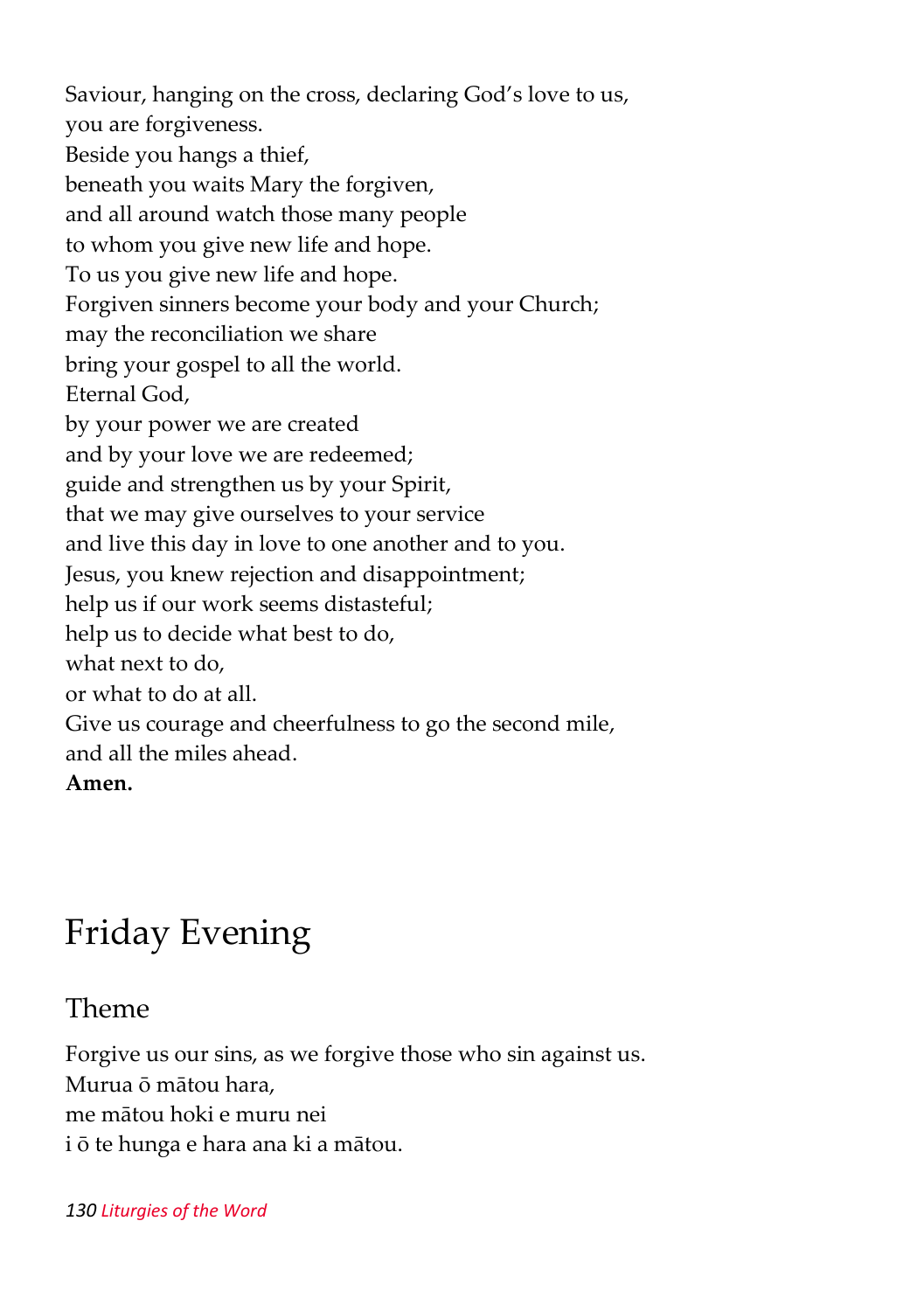# Call to Worship

Well we know that it was no perishable stuff, like gold or silver, that bought our freedom. **The price was paid in precious blood, the blood of Christ.**

# Gospel Reflection

Why do we look at the speck in someone else's eye but ignore the log in our own? The measure we use for others, God will use for us. If we do not judge others, God will not judge us; if we do not condemn others, God will not condemn us; if we forgive, God forgives us even more; so let us give, and God will give to us a full measure, a generous helping, poured into our hands, more than we can hold. The measure we use for others, God will use for us.

#### **Jesus, you are the giver and the gift.**

*Silence for meditation.*

# Epistle Reflection

Once we were God's enemies, far away from God; but now by the Son's death, God has made us friends. Through the Son, God has reconciled and won back the universe; God made peace through Jesus' death on the cross. God has reconciled all things on earth and in heaven; so we preach Christ to all the world.

*The reading or readings may follow here.*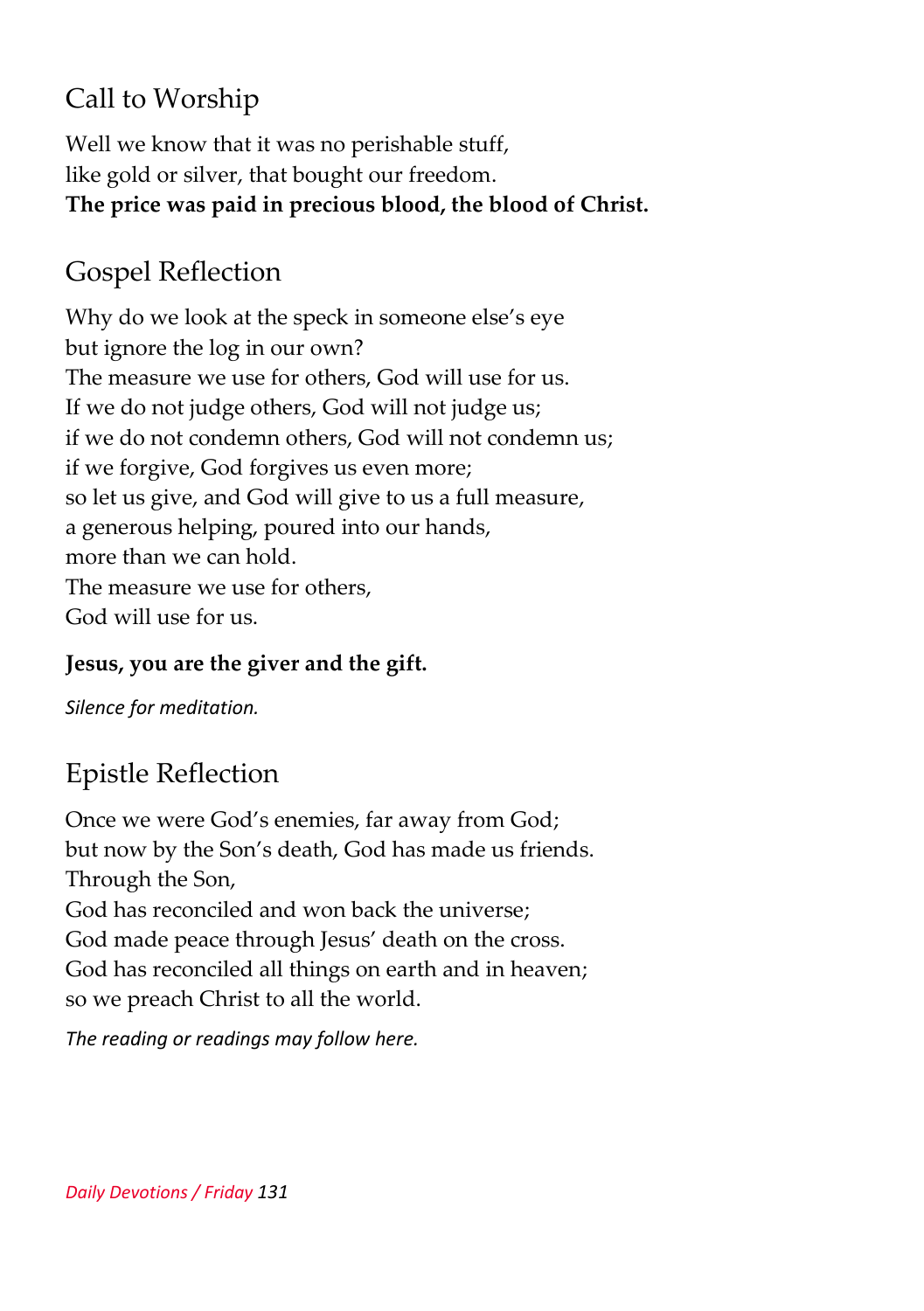#### Prayers

**Our Father, forgive us our sins as we forgive those who sin against us. E tō mātou Matua, murua ō mātou hara, me mātou hoki e muru nei i ō te hunga e hara ana ki a mātou.** Saviour, hanging on the cross declaring God's love to us, you are forgiveness. Beside you hangs a thief, beneath you waits Mary the forgiven, and all around watch those many people to whom you give new life and hope. To us you give new life and hope. Forgiven sinners become your body and your Church; may the reconciliation we share bring your gospel to all the world. God, you call us to serve you with all the strength we have: you are faithful to those you call; may Jesus' resurrection raise us if we stumble, the Christlight beckon us if we lose our way, and we shall have strength once more to walk with you to the cross. Preserve us, O God, while waking, and guard us while sleeping, that awake we may watch with Christ, and asleep may rest in your peace. **Amen.**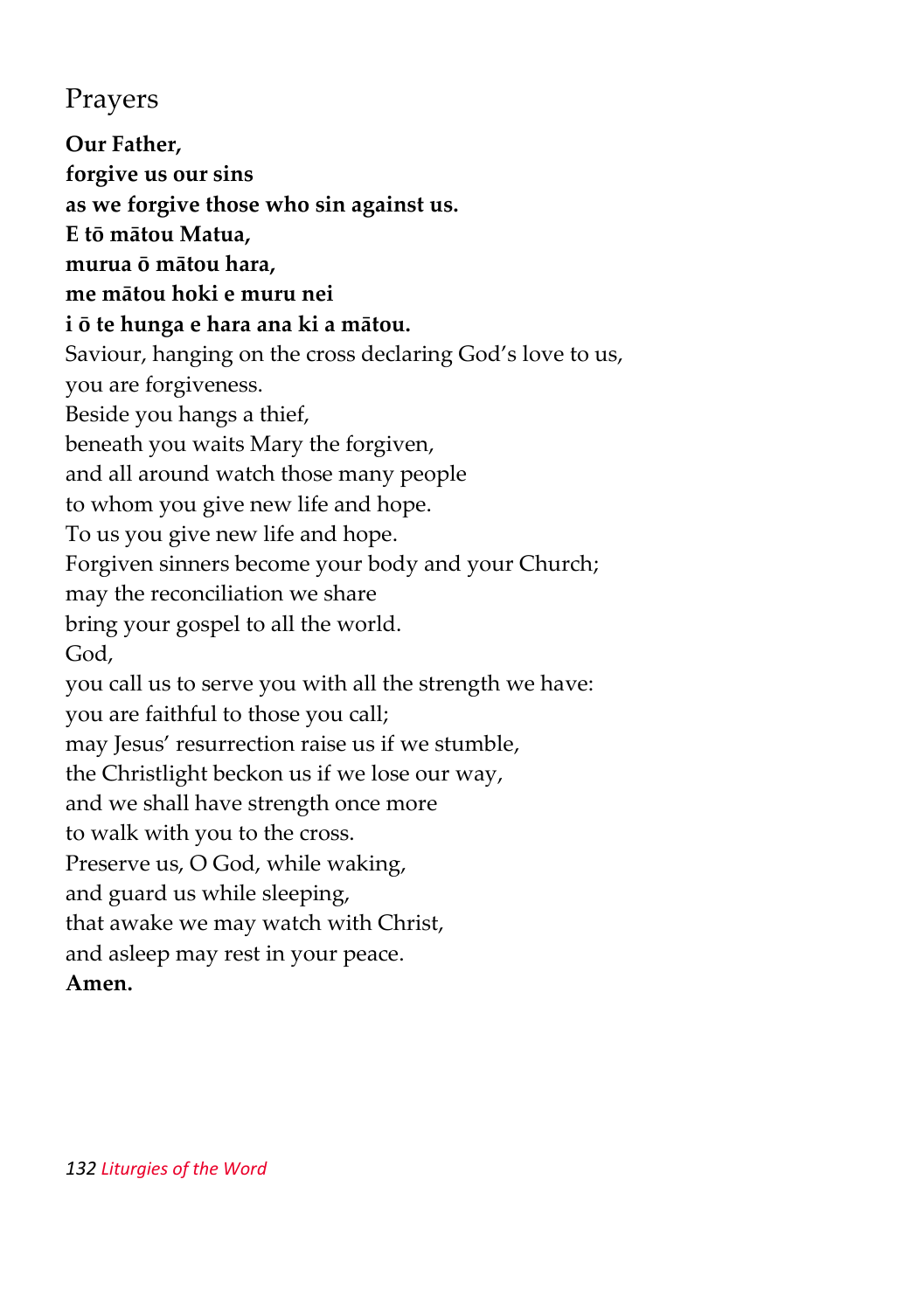# Saturday Morning

#### Theme

Save us from the time of trial, and deliver us from evil. Aua hoki mātou e kawea kia whakawaia, engari whakaorangia mātou i te kino.

### Call to Worship

The time has come for the judgment to begin; **it is beginning with God's own household.**

#### Gospel Reflection

We must be on our guard. We could be taken to court; we could be summoned to appear before the authorities, to testify for Jesus. The gospel must be proclaimed to everyone. If we are arrested and taken away, we should not worry beforehand what to say; when the time comes, say what is given; we shall not be the speakers, but the Holy Spirit. **Jesus asked in the garden that the cup might pass from him; Jesus drank the cup and walked the way of the cross.**

*Silence for meditation.*

# Epistle Reflection

E te whānau, if Christ's name is flung in our teeth we should count ourselves happy, because that glorious Spirit, the Spirit of God, is resting upon us.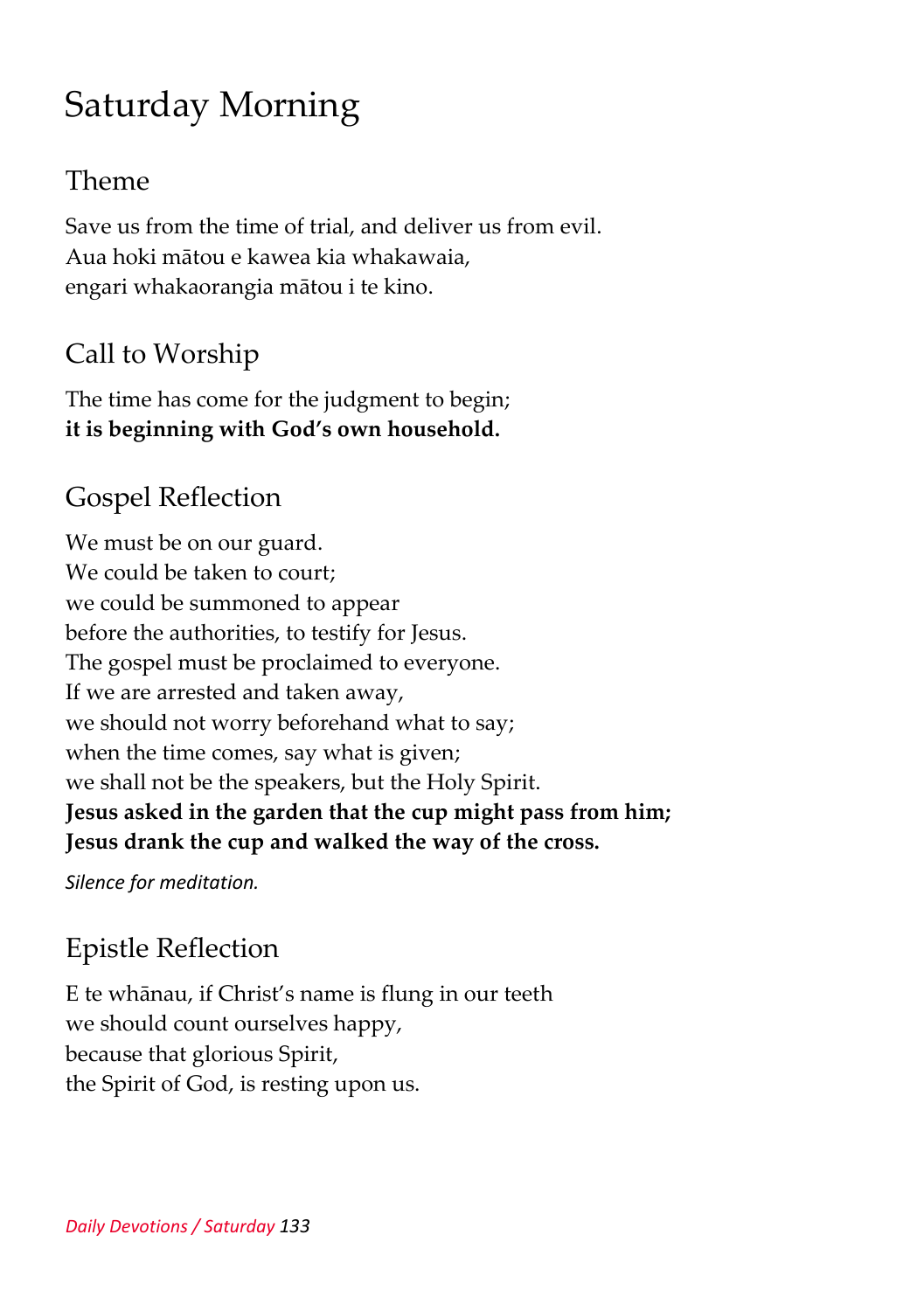If we suffer, let it not be for murder, theft or sorcery, nor for infringing the rights of others; but if we suffer as Christians we should feel no disgrace, but confess that name to the honour of God. It gives us a share in Christ's sufferings. That is cause for joy!

*The reading or readings may follow here.*

#### Prayers

**Our Father, save us from the time of trial, and deliver us from evil. E tō mātou Matua, aua hoki mātou e kawea kia whakawaia, engari whakaorangia mātou i te kino.** Giver of the present, hope for the future: save us from the time of trial. When prophets warn us of doom, of catastrophe and of suffering beyond belief, then, God, free us from our helplessness, and deliver us from evil. Save us from our arrogance and folly, for you are God who created the world; you have redeemed us and you are our salvation. Almighty God, you see that we have no power of ourselves to help ourselves; keep us both outwardly in our bodies and inwardly in our souls, that we may be defended from all adversities which may happen to the body, and from all evil thoughts which may assault and hurt the soul.

*134 Liturgies of the Word*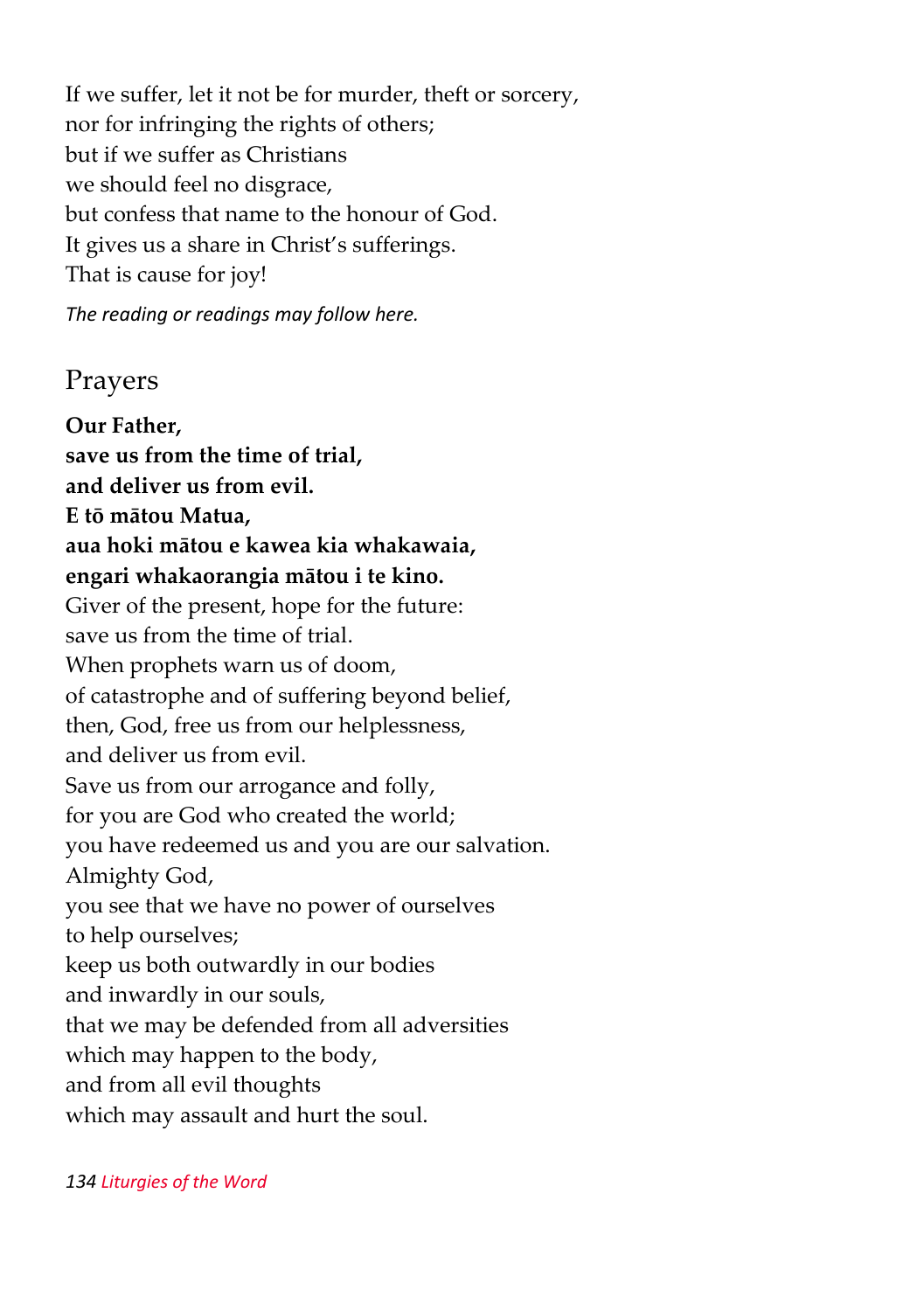God of opportunity and change, praise to you for giving us life at this critical time. As our horizons extend, keep us loyal to our past; as our dangers increase, help us to prepare the future; keep us trusting and hopeful, ready to recognise your kingdom as it comes. **Amen.**

# Saturday Evening

#### Theme

Save us from the time of trial, and deliver us from evil. Aua hoki mātou e kawea kia whakawaia, engari whakaorangia mātou i te kino.

# Call to Worship

So far you have faced no trial beyond what you can bear. God keeps faith, and will not allow you to be tempted beyond your power. **When the test comes, God will at the same time provide a way out, enabling us to endure it.**

# Gospel Reflection

Stay awake! Happy those servants who are alert and ready when their master comes. When much is given, more will be demanded. When a great deal is given on trust, a great deal more is expected. Stay awake!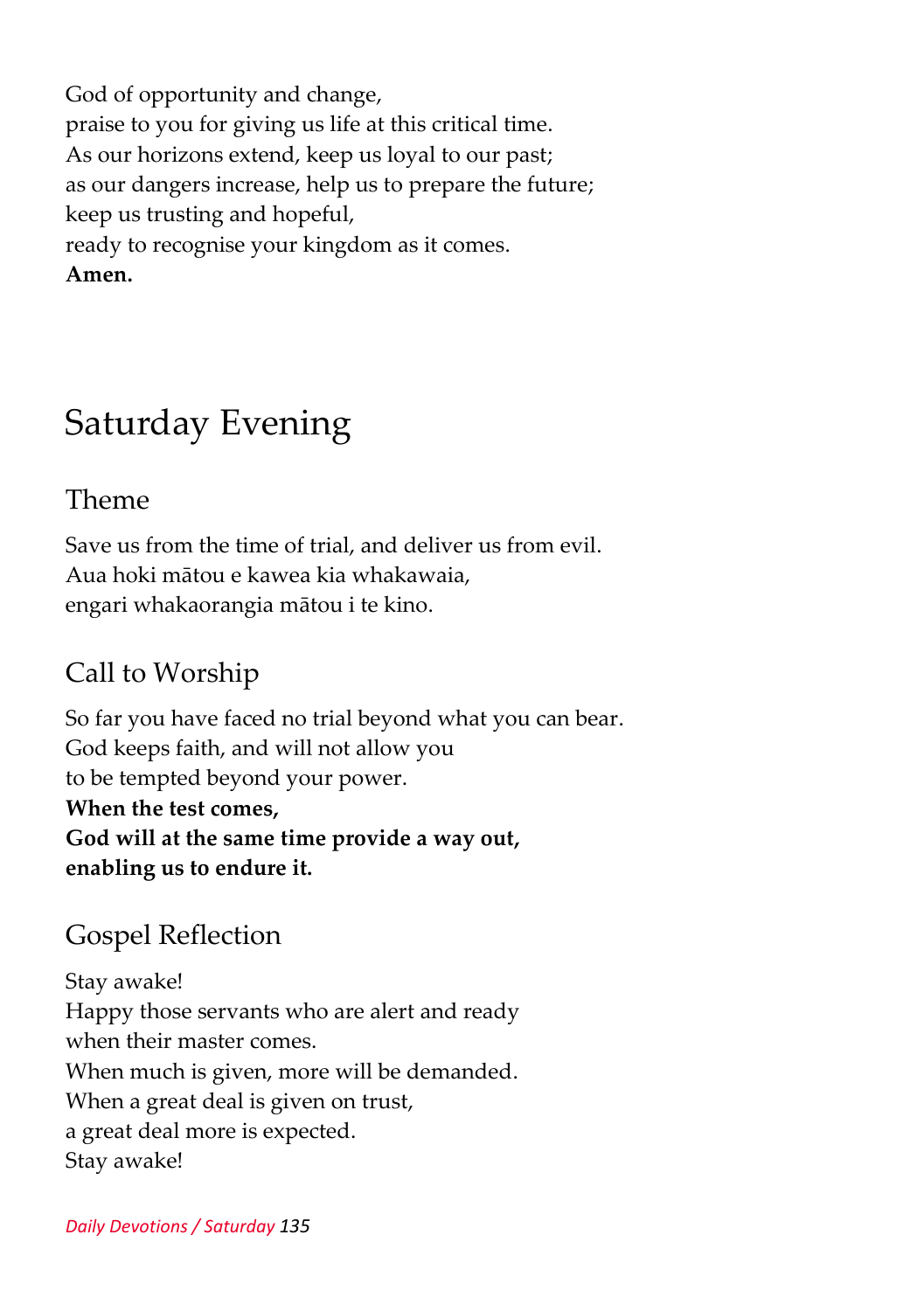Your master is coming. Stand ready! The Son of Man comes at the least expected hour. The kingdom of God is upon us. **'Why are you sleeping?' Jesus said. 'Rise and pray, that you may be spared the test.'**

*Silence for meditation.*

#### Epistle Reflection

Love is patient, love is kind and envies no one. Love is not boastful, never conceited, never rude nor selfish; love is not quick to take offence. Love keeps no score of wrongs; love delights in the truth; there is no limit to its faith, its hope and its endurance. Love never gives up. Love never comes to an end. There are three things that last for ever: faith, hope and love, but the greatest of them all is love.

*The reading or readings may follow here.*